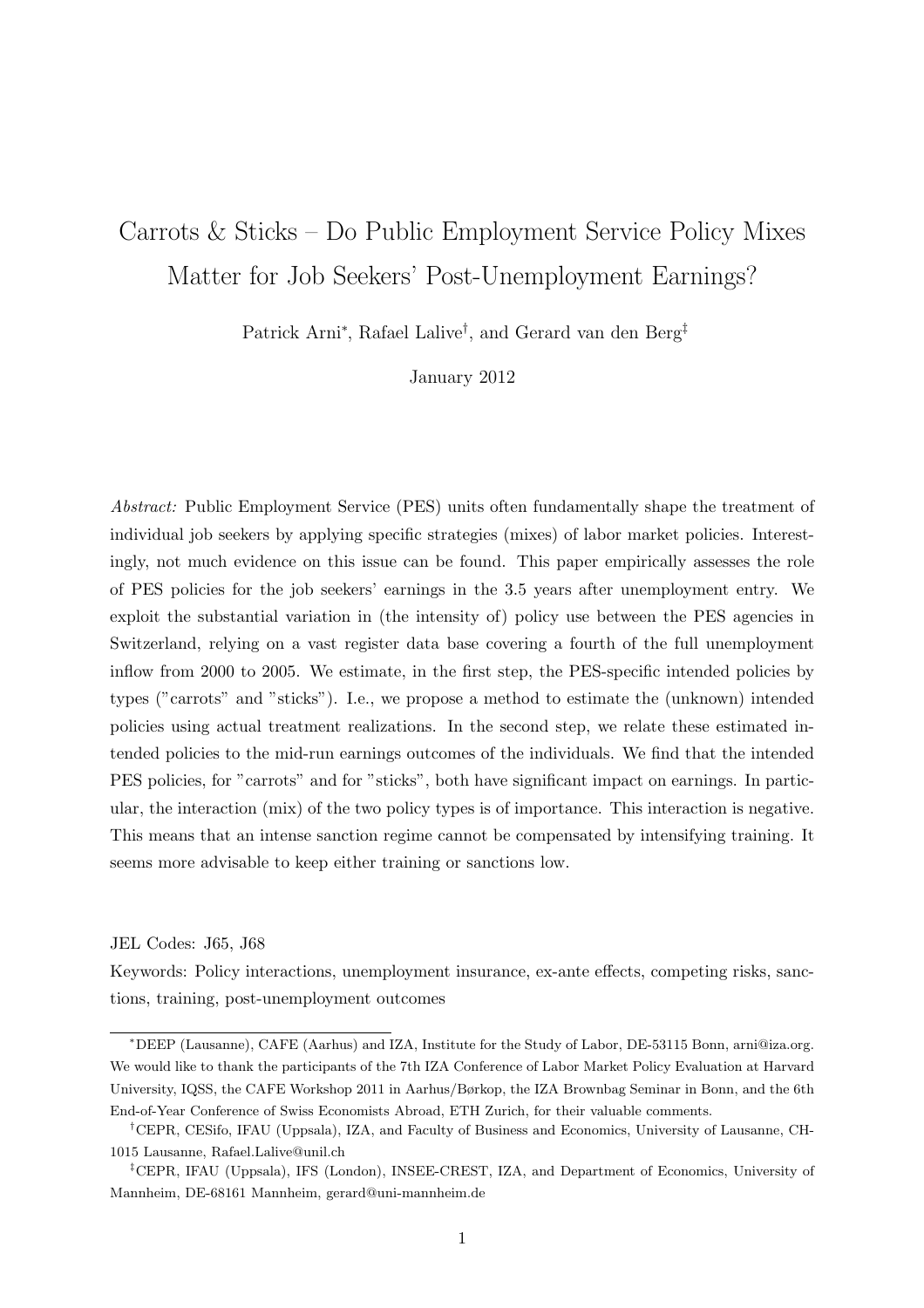### 1 Introduction

Active labor market policy is an important tool to fight unemployment and to improve the matching on labor markets. Several OECD countries spend more than one percent of their GDP on active labor market policy (ALMP). Existing literature has documented the effects of specific policy interventions on participants (see Card, Kluve, Weber 2009 for a survey of that literature). But, interestingly, not much evidence can be found in the literature about the role of Public Employment Service (PES) units as policy makers: PES often follow strategies of preferably applying certain mixes of labor market policies.

Most studies in the program evaluation literature ignore the parallel presence and interactions of programs and policies. On one hand, different types of programs may be applied within the treatment strategy for an individual – supportive ones (building up human capital) and restrictive ones (sanctioning non-compliant behavior). It is highly unlikely that the effects of these programs do not interact. On the other hand, such programs may, intendedly, exert effects on every employed individual "at risk" of getting into it even before the imposition of the program. These ex-ante effects may be important in the case of different policies, as evidence shows for different countries (Lalive, Van Ours and Zweimüller 2005; Black, Smith, Berger and Noel 2003; Arni, Lalive, Van Ours 2009; Van den Berg, Bergemann, Caliendo 2009). Therefore, it is of high relevance for comprehensive policy evaluation to jointly model different program types as well as intended policies (ex-ante effects) and ex-post treatment effects. This aim is in the focus of this paper.

This paper discusses the role of such PES policies and their effects on the job seeker's earnings. Specifically, we distinguish between policies that are likely to be perceived positively by participants ("carrots") and policies that are likely to be perceived as negative ("stick"). We define the first group of policies to cover training and job search assistance, and the second group to cover benefit sanctions and workfare programs. We observe how frequently about 150 PES in Switzerland use these policies and discuss how to reconstruct intended policy from actual (observed) policy. To estimate such intended policies, we use the ideas of the competing risks approach, known from duration analysis.

In a second step, we assess the relation between such PES-specific intended policies (as well as the imposed treatments) and realized earnings in the long run, i.e. up to 3.5 years after unemployment. As a source of exogenous variation in the application of intended policies to job seekers we use the fact that the regional organisation of the PES was subject to some change over time. Some PES have been merged or split up, some municipalities have been reassigned to a neighboring PES. We argue that these changes, implemented by the superior administrative level (the Cantons in Switzerland), were driven by motives of organisational efficiency and not by motives related to the economic performance and outcomes of the respective regions. Exploiting this kind of variation, we apply panel data methods to estimate the second step regressions.

Our methodological approach is most related to Feracci, Jolivet and van den Berg (2010).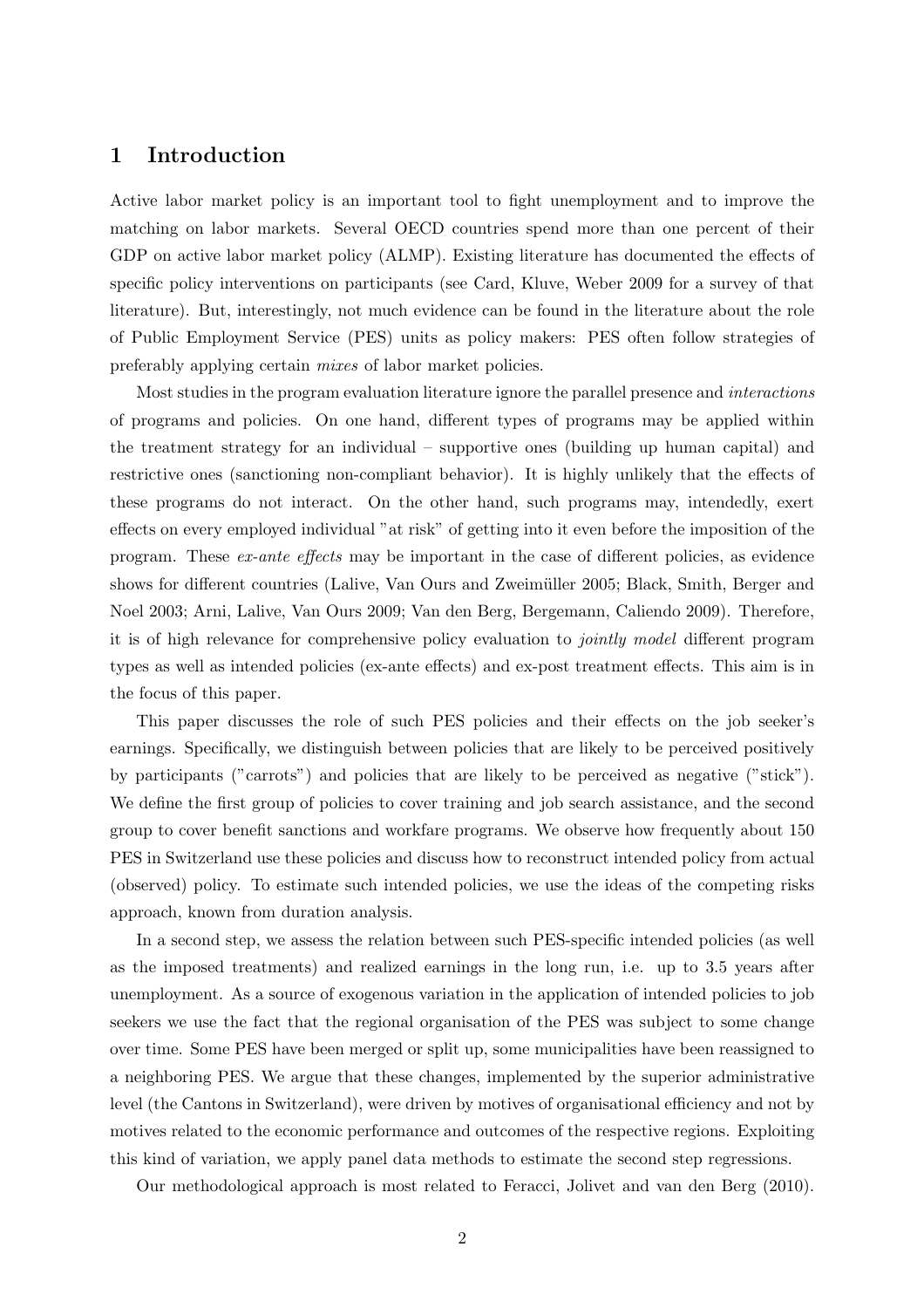However, there are several key differences. First, our research question is different: We analyse the mix of different types of policies, whereas they focus on one policy (training, in different intensities). So, we are interested in the question how the different relative intensity of applying "carrot"- and "stick"-types of policies may influence the earnings outcome of the job seekers. Which combinations of "carrots" and "sticks" are related to the best earnings outcomes?

So, the second difference to the above-mentioned paper is that we focus on labor earnings rather than the probability of long-term unemployment (as they do). Third, we focus on measuring intended treatment rather than actual treatment (they discuss this issue in some sensitivity analysis). Fourth, our identification strategy is (potentially) stronger as we can rely on (arguably) exogenous variation in the organisation of PES and therefore PES-related policy. Our paper is also related to Rosholm and Svarer (2008) in sharing some similar ideas on the analysis of intended vs. actual treatment. The main differences are (among others) that we focus on earnings rather than unemployment and consider a different research question.

Our analysis complements existing research in several ways. First, we discuss how to measure ALMP policies in a setting where we do not know them (at entry into unemployment) and individuals can leave before being affected. Second, we document the effects of these policies both on participants and non-participants. Third, we document the role of such policies for earnings rather than employment. Fourth, we look at effects on the medium run outcome. Fifth, we consider combinations of policies (rather than only one), so we drop the usual (but often unrealistic) assumption of no direct interaction between different treatments within an unemployment spell.

We find that the intended PES policies (ex-ante effects), for "carrots" and for "sticks", both have significant impact on earnings. In particular, the interaction (mix) of the two considered policy types is of quantitative importance. Interestingly, this interaction is negative. The use of stick policy in high intensity reduces the positive effect of carrot policy on earnings. This result is found for the ex-ante effects as well as for the ex-post treatment effects. This suggests that the isolated presence (or application) of only one type of policy is more beneficial in terms of long-run earnings for the concerned individuals.

The remainder of the paper is structured as follows. In section 2 we outline the relevant characteristics of the institutional background of Swiss unemployment insurance and labor market policies. Section 3 discusses the empirical strategy on how we jointly model policies. In Section 4 the data and some descriptive analyses are presented. Section 5 discusses the estimation results. Section 6 concludes and considers some policy implications.

## 2 Institutional Background

The potential duration of unemployment benefits in Switzerland is 400 days for individuals who meet the contribution and employability requirements. From age 55 on, benefits are extended by additional 120 days. The replacement ratio is 80%; and 70 % for job seekers who earned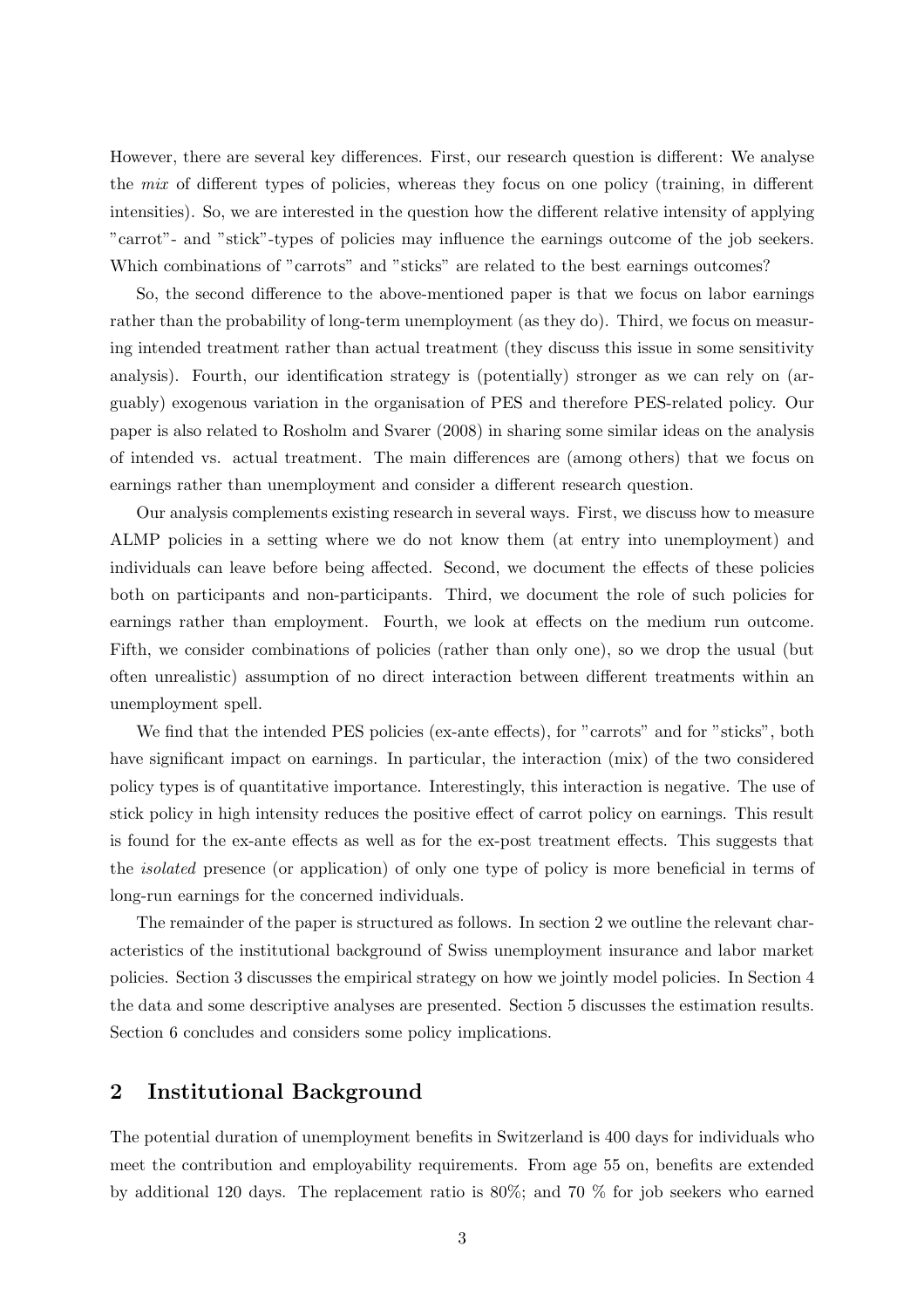more than CHF 4030 prior to unemployment and are not caring for children.<sup>1</sup> Job seekers have to pay all earnings and social insurance taxes except the unemployment insurance tax rate (which stands at about 2 %). This means that the gross replacement rate is similar to the net replacement rate. After this entitlement period the unemployed have to rely on social assistance. Social assistance is means tested and replaces roughly 76% of unemployment benefits for a single job seeker with no other sources of earnings (OECD, 1999).

Job seekers are entitled to unemployment benefits if they meet two requirements. First, they must have paid unemployment insurance taxes for at least twelve months in the two years prior to registering at the public employment service (PES). Job seekers entering the labor market are exempted from the contribution requirement if they have been in school, in prison, employed outside of Switzerland or have been taking care of children. Second, job seekers must possess the capability to fulfill the requirements of a regular job - they must be 'employable'. If a job seeker is found not to be employable there is the possibility to collect social assistance.

The entitlement criteria during the unemployment spell concern job search requirements and participation in active labor market programs. Job seekers are obliged to make a minimum number of applications to 'suitable' jobs each month.<sup>2</sup> And, they are obliged to participate in active labor market programs during the unemployment spell. Compliance with the job search and program participation requirements is monitored by roughly 2500 caseworkers at 150 PES offices. When individuals register at the PES office they are assigned to a caseworker on the basis of either previous industry, previous occupation, place of residence, alphabetically or the caseworker's availability. Job seekers have to meet at least once a month with the caseworker. Caseworkers monitor job search by checking that job seekers use to fill in the details of the jobs to which they have applied. Job seekers are typically required to apply to about 10 jobs per month. Participation in a labor market program is monitored by the caseworker because program suppliers only get paid for the actual number of days a job seeker attends the program. Moreover, non-participation is subject to sanctions, too (see Lalive, Van Ours and Zweimüller 2005 and Arni, Lalive and Van Ours 2009 for more details about the procedures of the sanction system).

There is remarkable discretion in terms of how labor market programs and sanctions are used across PES. Even though the legal rules are the same all over the country, the authorities on the level of the cantons and in particular the caseworkers have considerable leeway in the strength of applying the rules. With respect to sanctions, caseworkers may adjust, to some degree, the

<sup>&</sup>lt;sup>1</sup>1 CHF =  $0.81$  Euro

 $2A$  suitable job has to meet four criteria: (i) the travel time from home to job must not exceed two hours, (ii) the new job contract can not specify longer hours of availability than are actually paid, (iii) the new job must not be in a firm which lays off and re-hires for lower wages, and (iv) the new job must pay at least 68% of previous monthly earnings. Potential job offers are supplied by the public vacancy information system of the PES, from private temporary help firms or from the job seeker's own pool of potential jobs. Setting the minimum number of job applications is largely at the discretion of the caseworker at the PES.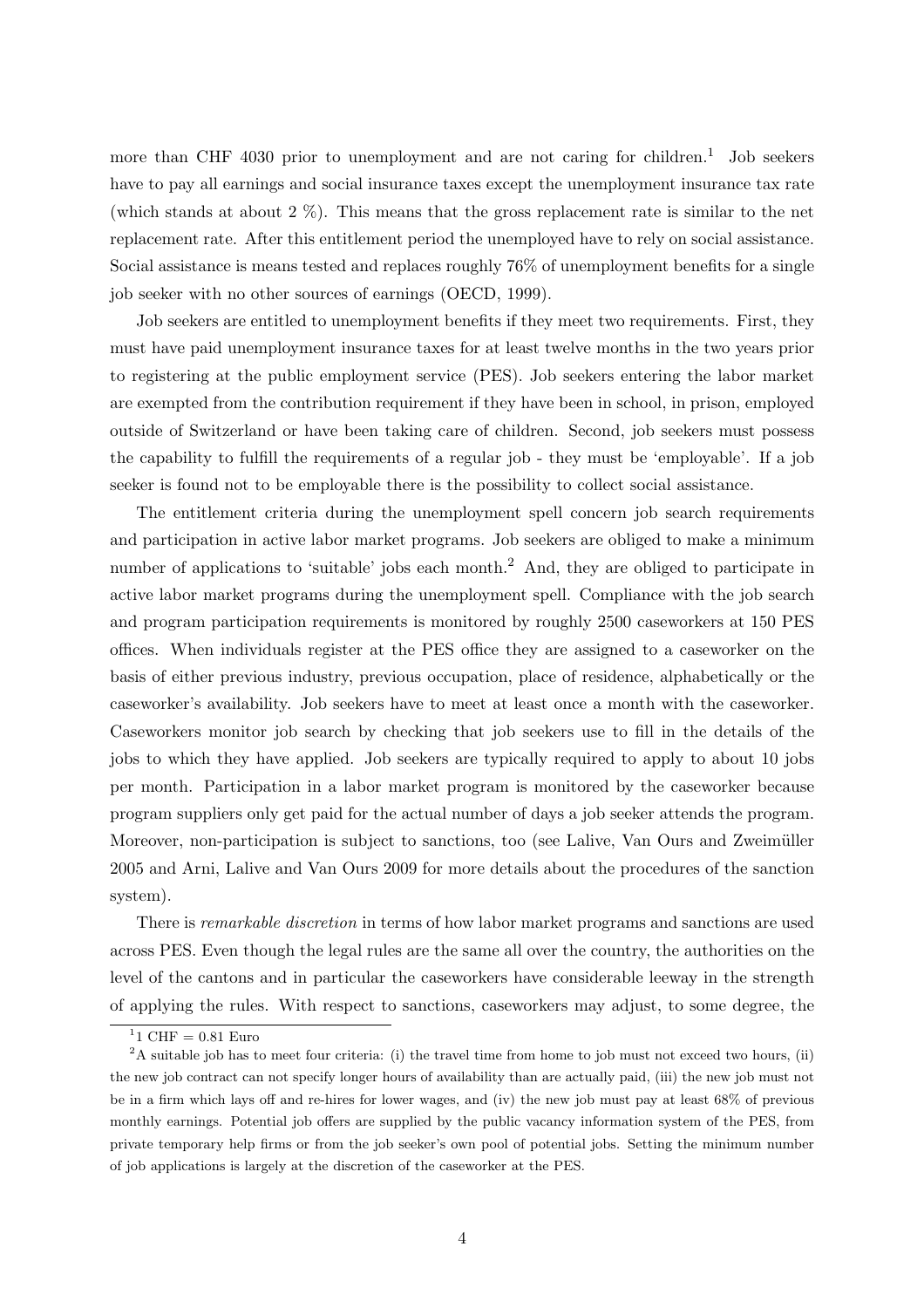target number of required applications and the monitoring intensity. Caseworkers count the number of new applications in all cases and they may also check up on the applications claimed by job seekers. In the case of labor market programs, caseworkers dispose of some discretion in the assignment decision, with respect to participation, choice of program type and timing. See Behncke, Frölich and Lechner  $(2010)$  for a detailed discussion of caseworker discretion; they document it by a broad caseworker and PES manager survey conducted in December 2004.

The Swiss labor market policy distinguishes mainly four types of labor market policy: (i) Human capital training programs (this includes, as the mostly used sub-category, job search assistance programs); (ii) workfare programs (within public or non-profit institutions); (iii) subsidized temporary employment (during the unemployment spell); (iv) sanctions. In this paper, we focus on two distinctive program types: "carrots" and "sticks". The first group, supportive programs, comprise all kinds of training and job search assistance, thus type (i). The second group, restrictive programs, aggregates sanctions and workfare programs, thus types (ii) and (iv). The reason why we consider workfare programs as being, in first order, sticks is that they are broadly disliked by the job seekers. Thus, they try to avoid them – for reasons of stigmatisation and fear to be "locked in" into these programs over the longer run – by not proposing them to caseworkers. The above-mentioned survey by Behncke et al (2010) provides evidence that supports this interpretation. The remaining category of labor market policy, (iii), will be used as part of the control variables. This is done, first, since subsidized temporary employment is largely searched and proposed by the job seekers themselves, caseworkers do not have much discretional choice in these respects. It is thus, secondly, hard to use this type of program in a strategic way, in the sense of a "carrot" or "stick" policy.

In section 4 we will report the size of discretion, in terms of policy intensities, for "carrots" and "sticks".

## 3 Empirical Strategy

This section discusses the conceptual framework on how we model and identify the joint assessment of ex-ante and ex-post effects of "carrots" and "sticks".

#### 3.1 Estimation

Each PES agency is characterized by its intended policy (ex-ante effect) with respect to two treatments. Treatments that are perceived as helpful and that job seekers want to attend are indexed by  $c$  ("carrots"), and treatments that are perceived as negative are indexed by  $s$ ("sanctions"). Intended policies are not observed; they describe the initial intention of the PES to apply a certain type of program in a certain intensity. Technically, intended policies can be described as hazard rates of entering the treatments which may differ by PES unit  $p$  as follows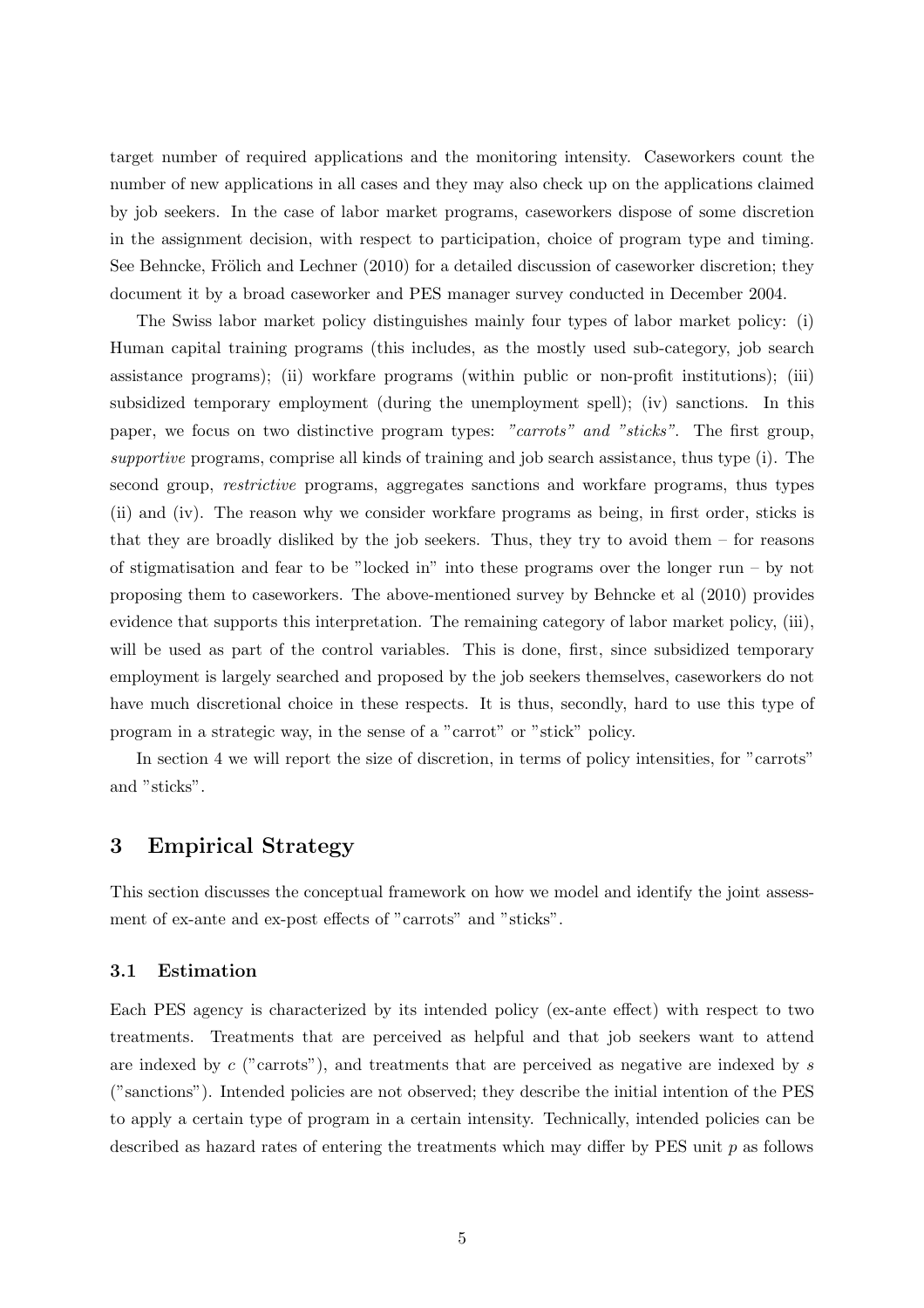$$
\theta_c(\tau|p, x) = \lambda_{c,p}(\tau)\psi_c(x)
$$
  

$$
\theta_s(\tau|p, x) = \lambda_{s,p}(\tau)\psi_s(x)
$$

where  $\tau$  is elapsed duration of unemployment,  $\lambda_{j,p}$  is a PES agency specific baseline hazard, and  $\psi_j()$  is a function of observed characteristics x that is common to all agencies, and  $j \in \{s, c\}$ .

Note that we do not allow for unobserved characteristics since we have access to full preunemployment earnings information. Moreover, this simple specification assumes that intended treatments do not vary with calendar time within PES.

We consider the following setup of the timing of events:



We analyze policies within the first 6 months of the unemployment spell (this can be varied in later stages of the project). Let  $t_j$  be the realized start of treatment j (set to 180 days for those who do not receive treatment within 6 months). Then  $D_j = I(t_j \leq 180d)$  identifies those treated with treatment j. The hazard of leaving unemployment depends on actual treatment and intended treatment intensity

$$
\theta_u(\tau|p, x, D_c, D_s, g(\theta_c, \theta_s)) = \lambda_{u,p}(\tau)\psi_c(x, D_c, D_s, g(\theta_c, \theta_s))
$$

Note that  $g()$  is a function that specifies how intended realizations of treatment intensity affect the current rate of leaving unemployment.

A policy definition (by PES) based on actual treatments, i.e. of the form  $\tilde{P}_{j,p} = \bar{D}_{j,p}$ , can be misleading. It is endogenously selective: the observation of actual treatment depends on the (endogenous) fact whether the individual is still unemployed at the time of treatment imposition. I.e., individuals may leave unemployment before the intended policy can be applied, or the individuals (potentially) anticipate possible treatment rates. Therefore we need to rely on intended policies.

How can we back out intended treatment intensity? The competing risks approach is a useful tool to do so. It takes into account the dynamic adaptation of risk sets (respective durations get censored by competing events). First, focus on the first of three events in a job seeker's unemployment spell. Either she exits from unemployment, or enters a treatment of type j. Let  $\tau_j = min(t_u, t_j, 180)$  be the time in unemployment without treatment. The distribution of  $\tau_j$  is then characterized by

$$
S(\tau|p, x) = exp(-\int_0^{\tau} (\theta_c(z|p, x) + \theta_s(z|p, x) + \theta_u(z|p, x, g(\theta_c, \theta_s))dz))
$$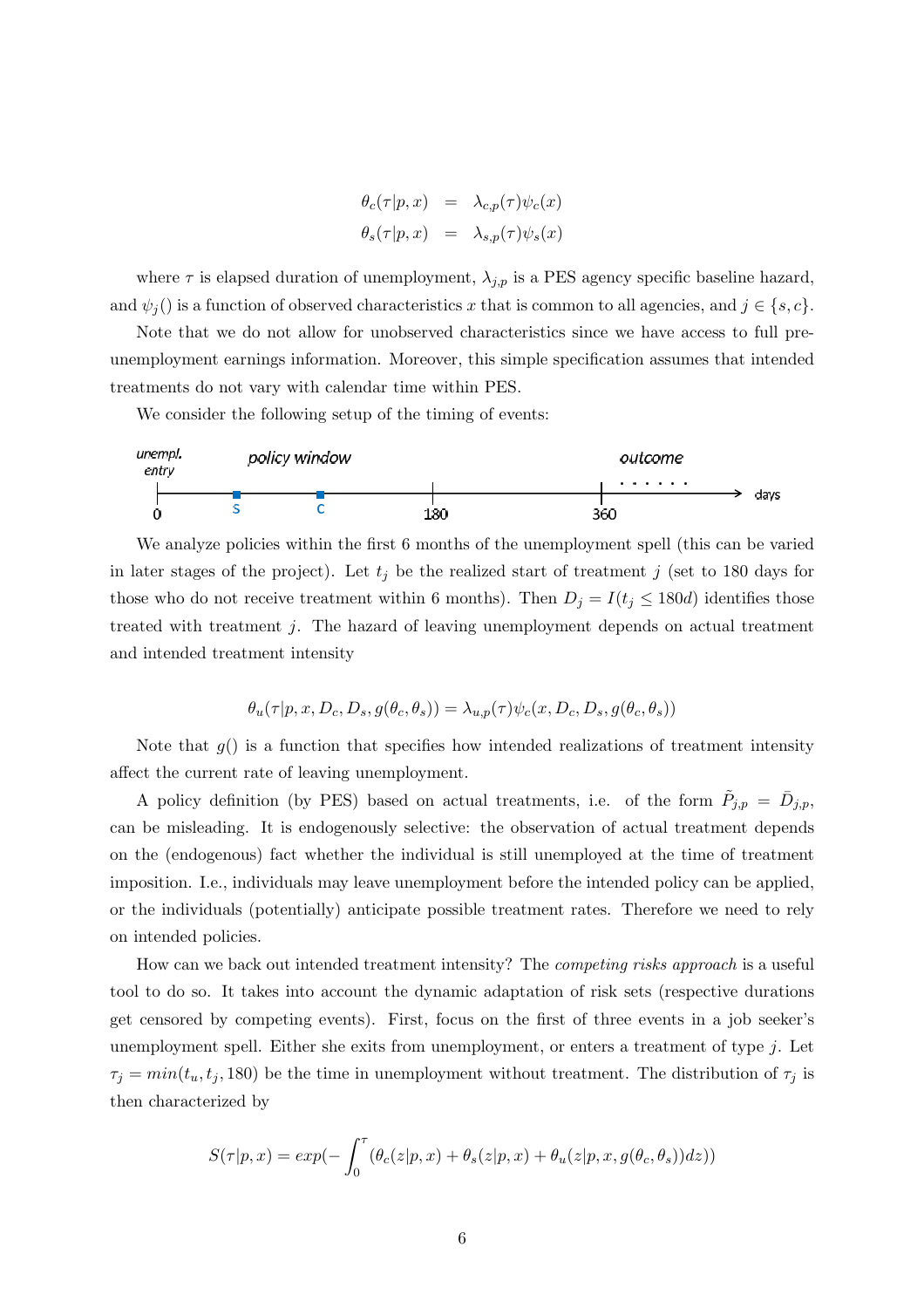Note this distribution no longer depends on actual treatment (if no anticipation holds). But the distribution of realized time to exit or treatment still depends on intended treatment.

The intended treatment functions  $\theta_c(\tau_c)$  and  $\theta_s(\tau_s)$  – they describe instantaneous ex ante likelihoods of being treated after  $\tau_j$  time periods without leaving unemployment – can be estimated using the vast collection of control variables available:

$$
\theta_j(\tau_j(t_u, t_j)|x, y^-, c_t) \tag{1}
$$

whereby  $x$  represents a vector of control variables that features detailed information on sociodemographics and benefit-related characteristics. Moreover, we control for the past employment and earnings history, represented by vector  $y^-$ , and we account for inflow time effects (business cycle) by adding a vector of half-yearly dummy variables  $c_t$ .

As a first strike, we estimate  $\theta_c$  and  $\theta_s$  by use of a simple exponential duration model (which implies constant hazard rate over time). This will be replaced by a more flexible form in the later stage of this work. We assume independent risks conditional on the large set of  $x, y^-, c_t$ .

Our 1st stage estimation of intended policies proceeds as follows: First, we estimate and predict the hazards  $\theta_j$  using individual spells, by policy type j and PES p. Then, we average the predicted hazards by PES and policy:  $\hat{P}_{j,p} = \bar{\hat{\theta}}_{j,p}$ . These estimated policies could also be seen as a hazard-based analog to the propensity score.

In the 2nd stage of our estimation procedure, we estimate (as a baseline specification) the following earnings equation:

$$
y_i = x_i'\beta + y_i^{-1}\phi + \pi^c \hat{P}_{c,p}(\tau_c) + \pi^s \hat{P}_{s,p}(\tau_s)
$$
  
+ 
$$
\delta^c D_i^c + \delta^s D_i^s + \sum_t \gamma c_t + \varepsilon_i
$$
 (2)

whereby the dependent variable  $y_i$  features average monthly earnings over a post-unemployment period up to 42 months after unemployment entry (end of observation window). In the results section 5 we will further detail and discuss the specific design of the earnings variable and the corresponding sampling.

This specification is extended in several ways: First, we allow for interactions of intended policies  $\hat{P}_{j,p}$  and of individual treatments  $D_i^j$  $i<sub>i</sub>$ . They are crucial to capture the effect of policy mixes. Second, we assess and allow for non-linearities in policies: We will estimate a specification that features polynomials and  $-$  in particular  $-$  a specification that allows for different discrete categories of policy levels, i.e. dummies for 'low', 'mid' and 'high' policy intensities of policies j. Note that these two extensions represent possible specifications of the above mentioned  $g(\cdot)$ function of intended policies. Third, we will estimate models with fixed effects in order to take into account unobservable characteristics that vary locally and by year: One specification features municipality fixed effects, a second specification features municipality · year fixed effects.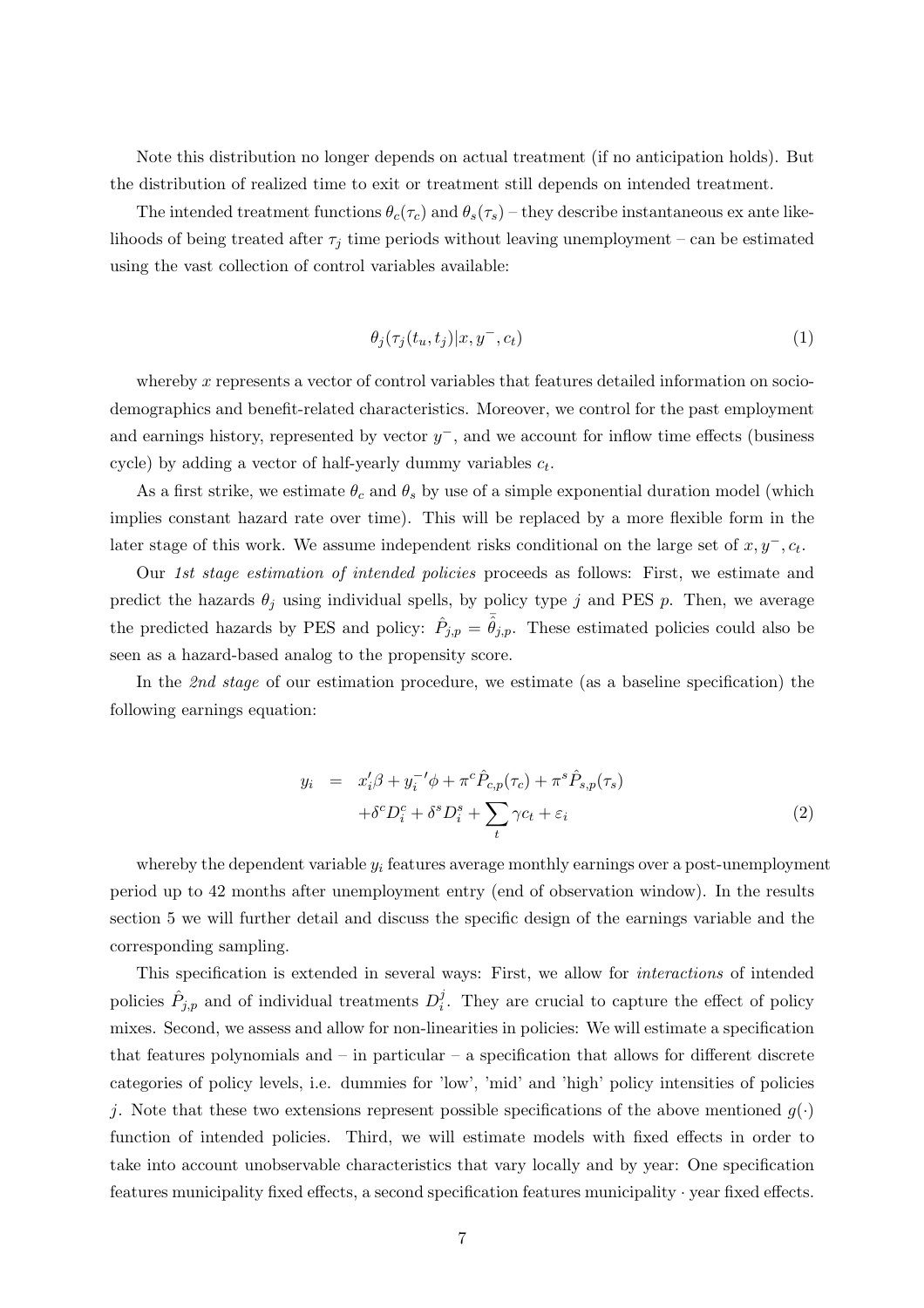The next subsection will discuss these more in detail. Finally, note that we have not yet adjusted the standard errors of the second stage estimations to the use of estimated 1st-stage- $\hat{P}$ s; this will be done in a later version of this paper.

#### 3.2 Identification

Our empirical strategy relies on three core identifying assumptions. In analogy to the conceptual discussion in Ferracci, Jolivet and Van den Berg (2010), we outline and discuss in the following the three assumption.

The first is the SUTVA (Stable Unit Treatment Value Assumption). The classical version of the SUTVA assumes that the individuals and their treatment effects are independent of their peers and surrounding areas. In contrast to that, we explicitly allow for treatment externalities across individuals within a PES region p by means of adding  $P_{j,p}$ , i.e.  $Y_i = Y_i(D_i^c, D_i^s, P_{c,p}, P_{s,p})$ . But we assume no policy spillovers: Potential outcomes are independent of  $D_i^j$  $i<sup>j</sup>$  and  $P_{j,p}$  in other PES regions.

The second core assumption is the conditional independence assumption (CIA) on the indi*vidual* level. This means that  $Y(d^c, d^s, P_{c,p}, P_{s,p}) \perp D^c, D^s|x, y^-, c_t, p_{c,p}, p_{s,p}^3$ . Thus, this CIA must hold within each PES region p. We need this CIA to hold in both, the 1st stage and the 2nd stage estimations. If this is the case, we can rule out that treatment assignment is endogenous.

In order to complete the discussion on individual-level identification we would like to add a caveat at this point with respect to the interpretation of the 1st-stage predicted hazards, i.e. the backed-out intended policies: It is important to note that the applied competing risks approach does not capture changes of compliance behavior which are *not* correlated to the durations that constitute  $\tau_i$ . So, e.g. changes in job search behavior as a reaction on anticipation of expected future policy interventions that do not alter  $t_j$  or  $t_u$  are not taken into account by the competing risks approach.

The third important identifying assumption is the CIA on the level of the PES regions. It states, in our case, that  $E_p[Y(d^c, d^s, p_{c,p}, p_{s,p})] \perp P_{c,p}, P_{s,p}|x, y^-, c_t, d^c, d^s$ . This means that the expected value of the potential outcomes is independent of the set of possible policies, *given* a large set of x variables, past employment and earnings history, calendar time dummies and the control for individual treatments. This CIA assumption needs to be fulfilled in order to properly identify the effects of (intended) policies on earnings outcomes. So, this assumption is supposed to rule out issues of endogenous assignment of policies.

However, one may argue that, in spite of the vast amount of control variables used, the CIA on the level of PES policies may be violated by some processes of endogeneity of policy choice. To be specific, assume that there is an unobserved v that is correlated with policy  $P_i$   $(j \in \{s, c\})$ and individual's earnings y. Which could be the potential sources of  $v$ ? In particular, there are

<sup>&</sup>lt;sup>3</sup>Note that in the CIA representations we distinguish between upper case letters for random variables and lower case letters for realized variables. This distinction is not applied in the rest of the text.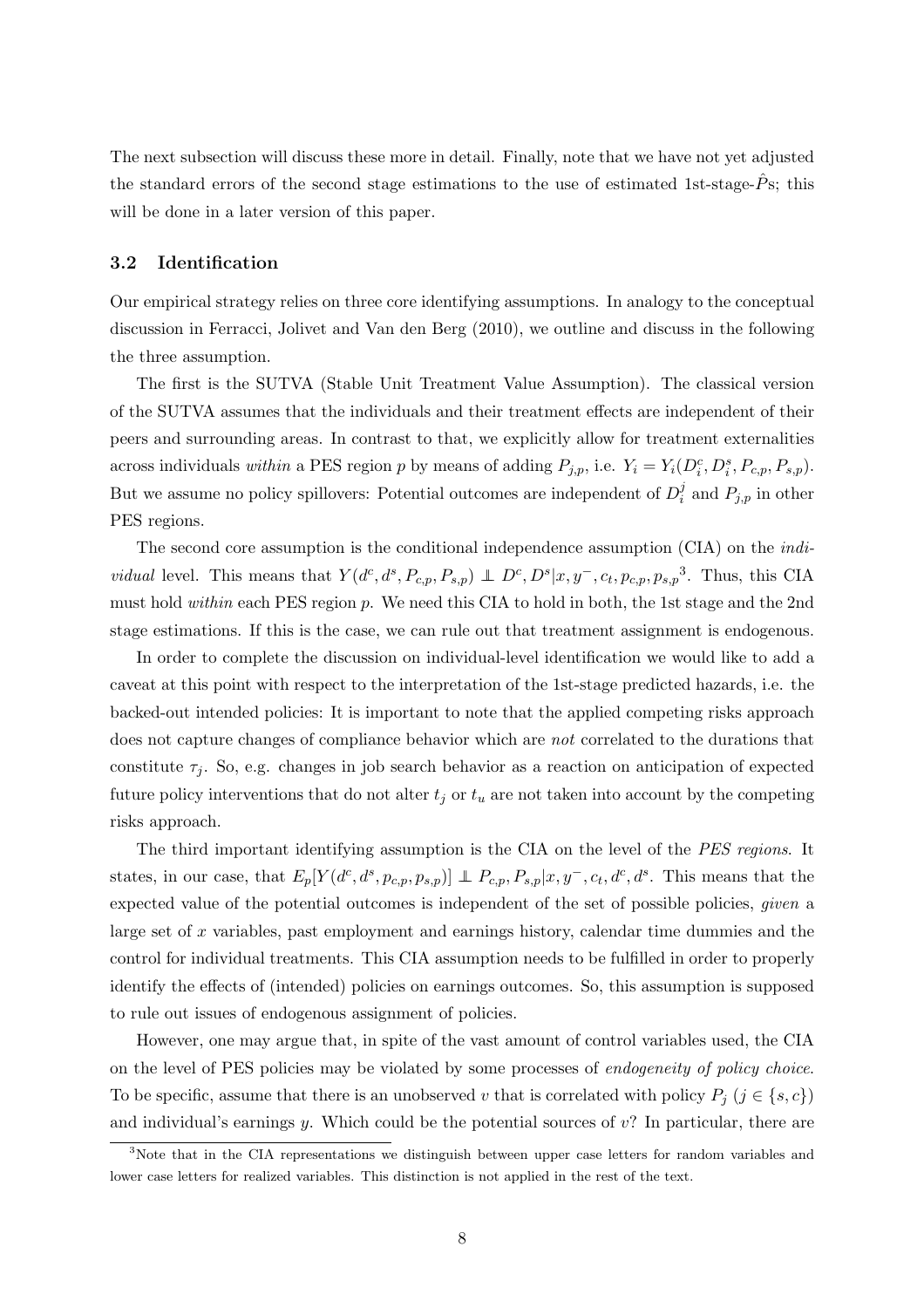two types of sources of potential policy endogeneity:

- 1. Political preferences, leisure preferences, culture, attitudes in PES region p which affect as well  $y$
- 2. Local labor market conditions in PES region p
	- (a) static structure like industry composition, UE level etc
	- (b) local dynamics in UE rate, or shocks like plant closures
	- (c) past labor market conditions

It is reasonable to assume that the sources of type (1) are static in the shorter run of 3 to 4 years. The same holds for the first sub-category of type  $(2)$ . These sources of v can, thus, be taken into account by a fixed effects strategy. The most precise fixed effects that we can apply, based on the data available, are FE on the municipality level. Their advantage, compared to municipality FE, is that may take into account differences of preferences or of the structure of the local economy within a certain PES region. The other two sub-categories of (2), however, are dynamic over time. We therefore apply fixed effects that interact municipality  $\cdot$  year.

What remains in terms of variation when controlling for this type of FE? The remaining variation is generated by organisational changes in the assignments of municipalities to PES regions, on one hand. The sources are reorganisations of the PES system over time (mergers, splits of PES regions; re-assignments of certain municipalities to other PES). On the other hand, we keep the variation that is generated within big cities that are split into several PES regions. Note that people cannot freely choose the PES in this case, they are assigned by location of their residence within the city. We argue that these two kinds of remaining variation are exogenous with respect to the outcome variables, *given* all the x variables, the past employment history and the micro-regional fixed effects, and the fact of having modeled (taken into account) the important types of treatment- and policy effects jointly. Taken all this together, we are confident that we isolated identifying variation which is exogenous to a very high degree. We will further analyse this issue by a series of robustness checks.

### 4 Data and Descriptive Analyses

We use a very rich base of register data from Switzerland. Switzerland is an especially interesting and fruitful case for analysing the role of PES policies: The PES enjoy a large leeway to forge their specific strategy in implementing the different types of policy ("carrots" and "sticks"). Moreover, the Cantons (the next higher administrative level of the unemployment insurance organisation) do have a big freedom in questions of organisation and implementation as well. See section 2 for details.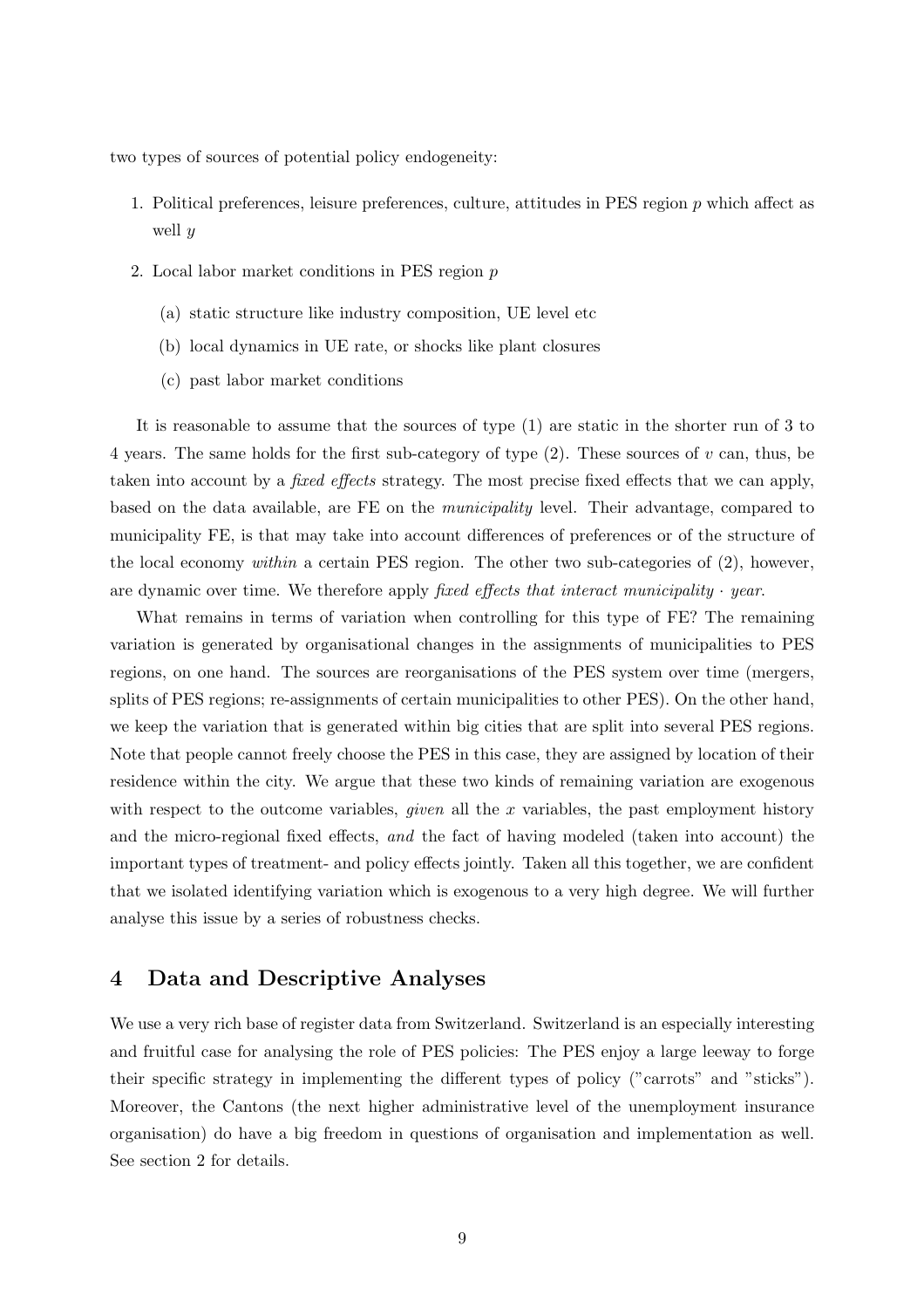As a basic sample, we consider a fourth of the complete inflow into registered (full-time) unemployment in Switzerland between  $1/1/2000$  and  $30/6/2005$ , up to age 61.5. The unemployment insurance database (AVAM/ASAL) provides a vast amount of socio-demographic and benefit-rights-related information. To this base we merged a two further UI database that cover the (daily) history of all active labor market policy events, on one hand, and sanctions (including warnings), on the other hand. Finally, to construct the outcome and the past employment history (as an important set of controls), we added social security data (AHV; monthly precision) which covers (non-)employment and earnings in the six years before and up to 42 months after unemployment entry.

In total, we consider 168 PES across Switzerland. This covers more than 90% of the available PES regions and more than 95% of the unemployed population. We excluded PES entities which counted less than 100 observation within the mentioned inflow period – in order to avoid degreesof-freedom problems in the PES-specific estimation steps (see last section).

As one of the dependent variables we use the sum of the employment earnings that were generated over the months 13 to 42 ( $=$ 30 months) after unemployment entry (in CHF, deflated). As a second concept for the dependent variable, we sum up the monthly employment earnings within the period between exit from the first unemployment spell and the end of the observation window in month 42. We divide this amount by the number of months of this duration, in order to obtain average monthly employment earnings for the post-unemployment period. Following the first concept for the dependent variable, the data report a mean/median/standard deviation of 103'278/98'063/84'993 CHF for the described sample and a duration of 30 months.

At the core of our empirical strategy are the the frequencies of use of the "carrot" and "stick" (ex-ante) policies. In order to get an impression of the variation we exploit in our estimation strategy, we report in the following the *observed* policy intensities as descriptive statistics. Table 1 shows the remarkable variation in observed policies. They are measured as the frequency of imposition of the respective policy type within the first 6 months of unemployment: The policy intensities for "carrot" types of programs vary between 0.07 and 0.37. On average we observe that every fifth individual (0.21) is subject to a training or job search assistance program. Every sixth person (0.16) is sanctioned or has to join a workfare program within the first 6 months of unemployment. The "stick" intensity varies between 0.02 and 0.37 across the PES.

Figure 1 reports the broad variation of policy mixes, i.e. combinations of "carrots" and "sticks" policy intensities, within Switzerland. The implemented policy mixes broadly cover the two-dimensional policy space in the ranges between 0 and 0.4, respectively. This suggests that there is enough two-dimensional support for exploitation of the policy mix variety as identifying variation in our estimation strategy. This avoids extrapolation into policy space areas that are not covered by real data points. A non-parametric analysis of the correlation of "carrot" and "stick" policy intensities – by use of the locally weighted regression smoother – demonstrates that there is no systematic covariation between the two policy types.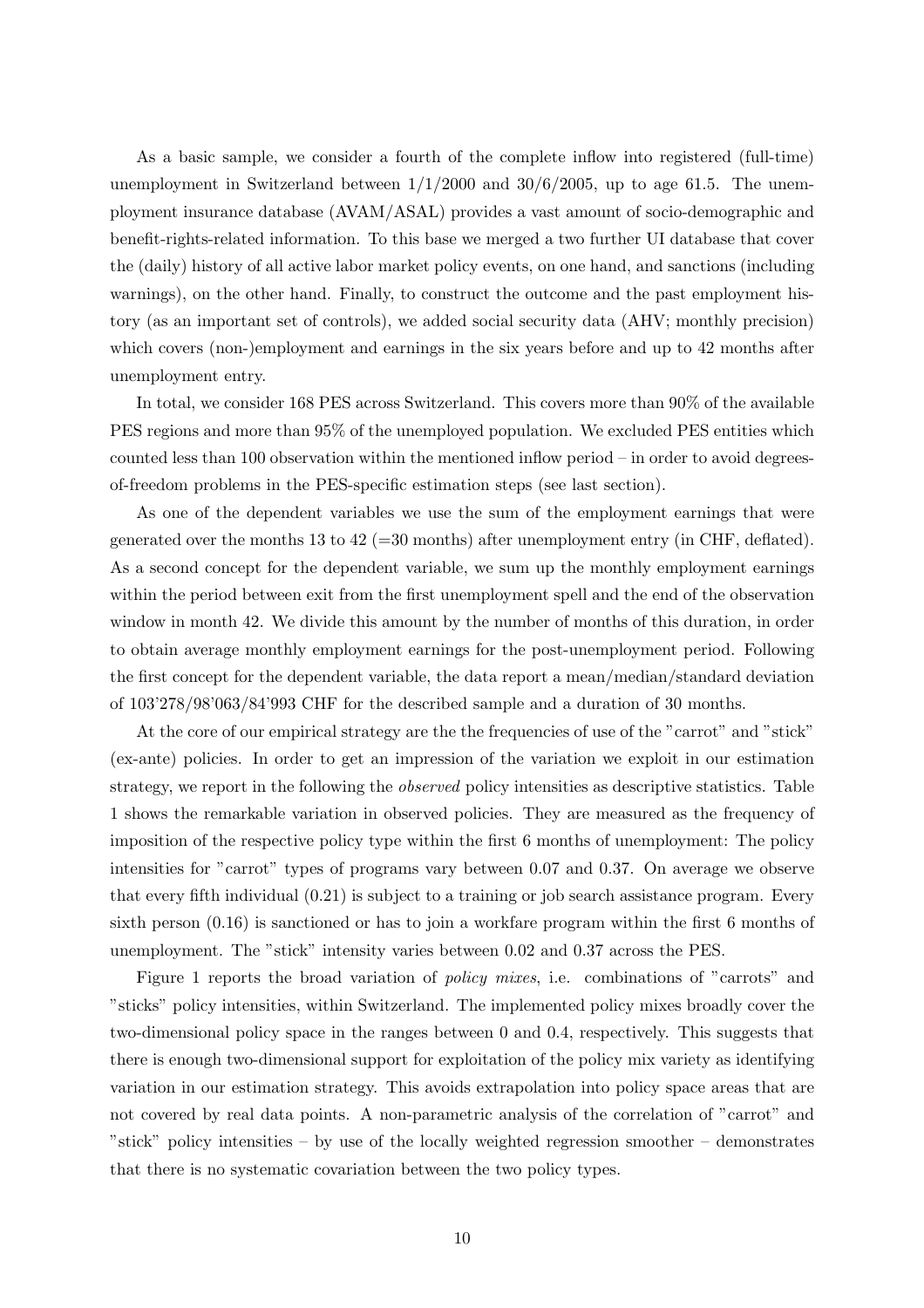Finally, we check whether the described policy variation is driven by compositional differences in the unemployed population across PES. In order to do so, we regress the observed policy intensities on all the available control variables (using a simple OLS by PES). Next, we set the X vector to zero and predict the policy. This yields the policy intensity *conditional* on the X vector. Note that we chose the baseline categories of the control variables such that the baseline represents the most often observed category (in the case of discrete variables) or the mean (in the case of continuous variables). This results in Figure 2. It shows that the remaining policy variation is still a quite evenly distributed cloud of points, scattered over the ranges of 0 and 0.5. There is still no pattern or correlation visible. So, as well conditional on X, we find a broadly covered two-dimensional support of policy mixes to be exploited as identifying variation.

### 5 Estimation Results

#### 5.1 1st Stage Estimation: Intended Policies

Following the empirical strategy, as described in section 3, we first estimate the intended (exante) policies. This amounts to estimating and predicting intended "carrot" and "stick" policy intensities for each of the 168 PES and the two policy types separately.

Table 2 reports the means, medians and standard deviations of the estimated intensities of the intended policies. The average intended frequency of use of "carrots" across PES amounts to 0.48, with a standard deviation of 0.30. So, at the beginning of the unemployment spell, the average PES policy stipulates for roughly every second job seeker a training or job search assistance program within the first 6 months of unemployment. At the end, every fifth is finally assigned to such a program within 6 months, as the lower panel of Table 2 shows (which is reproduced here for reasons of convenience). The comparison of these two figures reveals the importance of competing risks: an large part of the initial population of the unemployed does not reach the stage where it would have been assigned to a program – as it leaves unemployment before. This shows the importance of taking these dynamic procedures into account.

A similar pattern is visible for the case of the "stick" policies in Table 2. In more than every third case, 0.37 (s.d. 0.24), the PES-level average intended policy consists in assigning a sanction or a workfare program to the unemployed. Note that the intended policy to assign a sanction could as well be interpreted as a measure for the intention to implement a certain monitoring intensity. In the case of "sticks" too, the intended policy intensity is, as expected, higher than the observed one (which was roughly of the size of one sixth). The first two scatter plots of intended vs. observed policies in Figure 3 prove graphically that the intended policy is more intense in every PES: all the scatter points are above the 45-degree-line. The last scatter plot overlaps the observed and intended two-dimension policy mixes and visualizes the quantitative difference between the two.

Figure 4, finally, shows the two-dimensional distribution of intended policy mixes. In the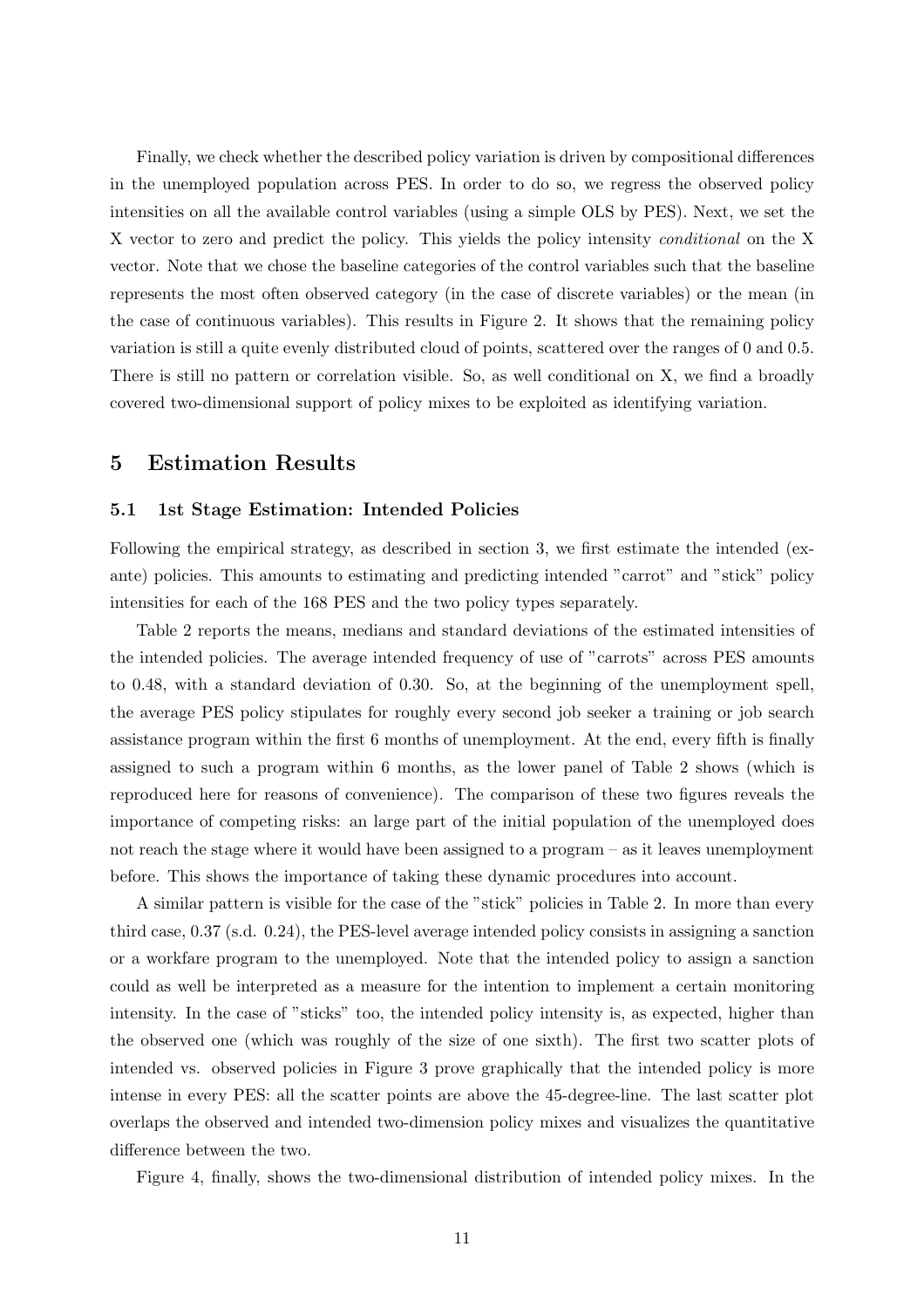case of intended policies too, the cloud of scatter points is well distributed over the "carrot" and "stick" intensity support. Again, there is no common pattern or correlation visible. The intended policy mixes cover a broad part of the two-dimensional policy space. This is good news as it avoids extrapolation into policy space areas that are not covered by real data points. The same conclusion holds when conditioning on the X vector.

#### 5.2 2nd Stage Estimation: Policy Effects on Earnings

In the second stage of our empirical strategy we estimate the effects of ex-post treatments and ex-ante intended policies on monthly earnings beyond unemployment. We start the analysis with a basic OLS model. It features the average monthly earnings in the months 13 to 42 after unemployment entry as a first version of the dependent variable. The sample is restricted to unemployed individuals who exit unemployment within the first 12 months after inflow. This avoids an overlap of the unemployment histories and the outcome variable. We include a very broad set of control variables which cover socio-demographic characteristics, benefit-related information, as well as controls for the earnings- and employment history in the 5 years before unemployment and calendar time dummies for the control of inflow time (business cycles), in half-year-steps. More details can be found in sections 3 and 4. The variables of interest are, on one hand, the ex-post treatment effects of being confronted with a "carrot" (training, job search assistance program) or a "stick" (sanction, workfare program) within the first 6 months of unemployment, represented by  $\delta^c$  and  $\delta^s$ . On the other hand, we include as well the intended policy intensities as estimated in the first stage<sup>4</sup>,  $\pi^c$  and  $\pi^s$ .

Table 3 reports the estimation results of this basic model for the treatment and policy effects. Column (1) features a specification that assumes no interactions, i.e. fully isolated treatment and policy effects. All the effects are highly significant (with exception of  $\pi^c$  which is modestly significant). The ex-post treatment effects of the "carrot" and "stick" programs,  $\delta^c$  and  $\delta^s$ , show the expected signs: Getting a training or job search assistance program amounts to a positive effect on average monthly earnings in the longer run of about 134 CHF; this is almost 5% of the average monthly employment earnings. Getting a penalty in form of a sanction or a workfare program results in an important negative monthly effect of -432 CHF. Not surprisingly, the ex-ante effects for "carrots" and "sticks" are weaker – as they only reflect expected utility or earnings losses: 5.2 CHF and -30.9 CHF for a change in the policy intensity by 0.1. However, the negative ex-ante "stick" effect is of size of about  $1\%$  of the monthly earnings – an amount which is clearly of importance.

In the next step, we allow for *interactions* between "carrots" and "sticks" treatments and policies; column (2) of Table 3 reports the results. Whereas the treatment interaction is insignificant, the policy interaction clearly is not. The estimated parameters reveal that in fact

<sup>&</sup>lt;sup>4</sup>Note that, for the estimation of the standard errors, we did not yet take into account that the intended policy variables are estimated. We will adjust that in a later stage by applying a joint estimation procedure.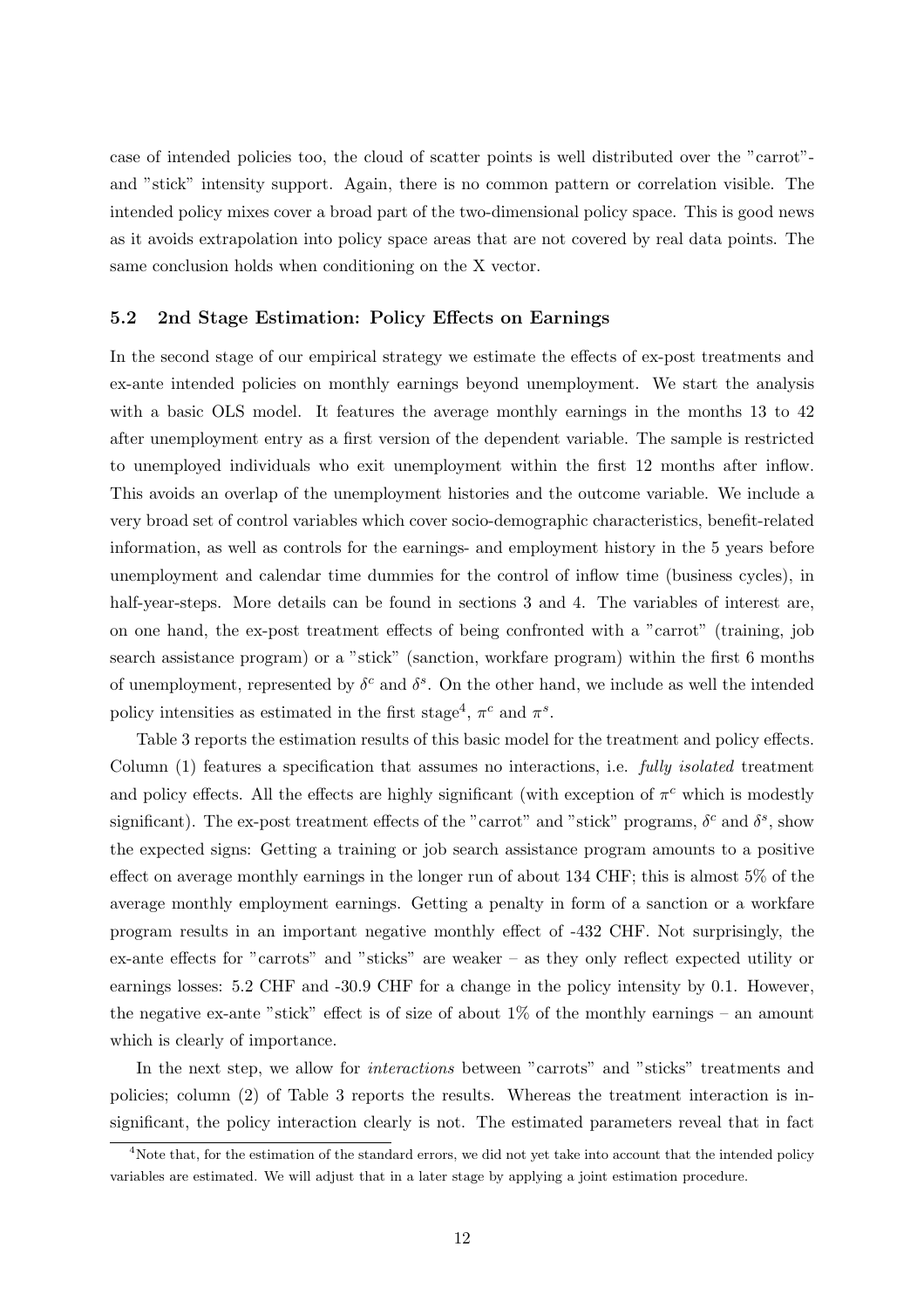the interaction of the intended policies is of high importance (quantitatively) and clearly negative. This means that the positive effect of "carrot" programs on earnings becomes weaker the higher the "stick" intensity is that comes along as parallel policy. At high levels of sanctioning, the originally positive effects of "carrots" turns into negative.

Do these results hold as well when we drop the sample restriction that excludes the longterm unemployed (beyond 12 months)? This is analysed in colums (3) and (4) of Table 3. The dependent variable consists now of averag monthly earnings over the months within the postunemployment period. This period is defined as the duration from the exit from the first unemployment spell until the end of the observation window, i.e. 42 months after unemployment entry. We see that, from a qualitative point of view, there are only two changes: First, the treatment effect of the "carrots" turns into negative. Second, looking at column (4), we see that the interaction of the treatments is positive now. These changes may reflect the fact that for longterm unemployed supportive programs may show a negative effect if people remain in these programs for a long duration ("lock-in"). However, if they are pushed to pass the programs efficiently, by the application of "sticks", the negative effect is alleviated. It is important to note that with respect to the *ex-ante policies*, the substantial *negative interaction remains*, on a very comparable level to before.

What happens when introducing the *fixed effects*, as discussed in section 3? Table 4 reports the results. The individual treatment effects  $(\delta)$  remain of the same size as before. The sign of the "carrot" effect, however, switches back to being positive – independent of the specification of the outcome variable. The most preferred specification, column (4), reveals a positive "carrot" effect of 91 CHF per month (3% of monthly earnings) and a negative "stick" effect of -308 CHF  $(10\%)$  per month – if we assume no interactions. Once we drop that assumption we find a significant and substantial negative interaction of the treatment effects. The fact of being sanctioned as well reduces the positive effect of the training.

Looking at the effects of the ex-ante policies – which affect the *whole* (!) unemployed population, not only the treated –, we observe positive effects of increasing the "carrot" or "stick" intensities in a world where these two policy channels are supposed to be independent. The effect sizes are important: 99 ( $3\%$ ) and 74 CHF ( $2.5\%$ ) per month, respectively. Even more substantial is the negative interaction effect between the two types of policies. It amounts to  $-132$  CHF per month. The graphical illustration in Figure 5 helps interpreting the total (ex-ante) effect, combining the isolated effects plus the interaction. The figure reveals that at a level of about 0.55 of intensity of the intended "carrot" policy, the total effect of the "stick" turns into negative. This is slightly above the average level of intended "carrot" policy across PES. Thus, PES that apply "carrots" in an above-average manner eliminate the initially positive policy effect of "sticks". Taking up the "stick" perspective (second panel within Figure 5), we see that only at very high "stick" intensities the positive effect of increasing the "carrot" policy intensity gets eliminated.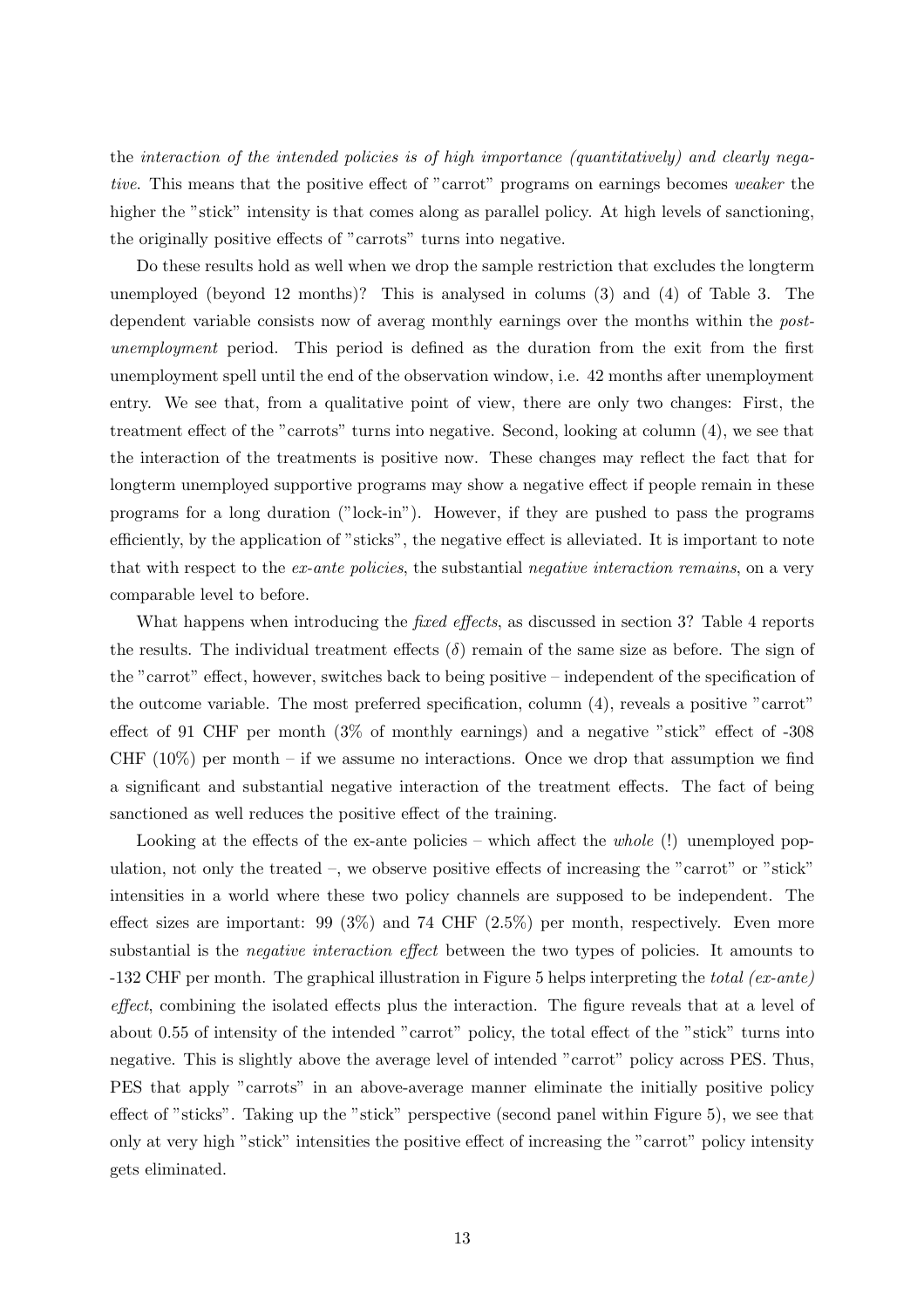Another way of aggregating these insights is the analysis of marginal effects in the two dimensions of (intended) policies. This is done in Table 5. This analysis applies the fixed effects specification of column (4) in Table 4, but splits up the two types of (ex-ante) policies in three discrete categories: 'low', 'mid' and 'high'. The category thresholds are chosen such that each of the three policy levels encompasses about one third of the PES, for "carrots" and "sticks" respectively. The category dummies are specified such that the low level of both policy types are the baseline categories. So, the other eight cells contain the marginal effects of moving from low policy levels to mid or high levels in one or both dimensions. From this point of view, we can conclude that moving to a policy mix which features low "stick" levels and medium "carrot" levels is most beneficial in terms of earnings effects. It is interesting to observe that high activity in both policy dimensions is worse as compared to doing (almost) nothing.

Finally, in order to get a further idea on the quantitative relevance of the ex-ante policy effects, we present two possible policy experiments (based on the same reference specification (4) as above):

- Policy experiment 1 could be entitled "cut budget": Assume a PES policy that aims at reducing efforts in using programs in both dimensions: Reducing the "stick" rate from 0.32 to 0.20 (median  $+1/2$  s.d.) and, in parallel, reducing as well the "carrot" rate from 0.40 to 0.25 would result in -135 CHF of monthly earnings (-4.5%).
- Policy experiment 2 could be named as "being supportive": Assume a PES policy that aims at reducing the "stick" rate from  $0.32$  to  $0.20$  (median -  $1/2$  s.d.) and, in parallel, increasing the "carrot" rate from 0.40 to 0.55. This would result in  $+83$  CHF ( $+2.8\%$ ) of monthly earnings.

. It may be instructive to compare these effect sizes to the impacts of socio-demographic variables:

- Speaking one foreign language, instead of zero:  $+125$  CHF
- Education: disposing of a higher professional education, instead of an apprenticeship:  $+510$  CHF
- Being aged in the 50ies, instead of the 30ies: -260 CHF

This demonstrates that the change of a PES policy strategy is of importance for the unemployed individuals. Applying the strategy "being supportive" is almost as important for the earnings in the longer run as speaking a foreign language. This effect of an intended policy is remarkable – even more, given the fact that these ex-ante policies apply to the *full* unemployed population, independent of being treated or not.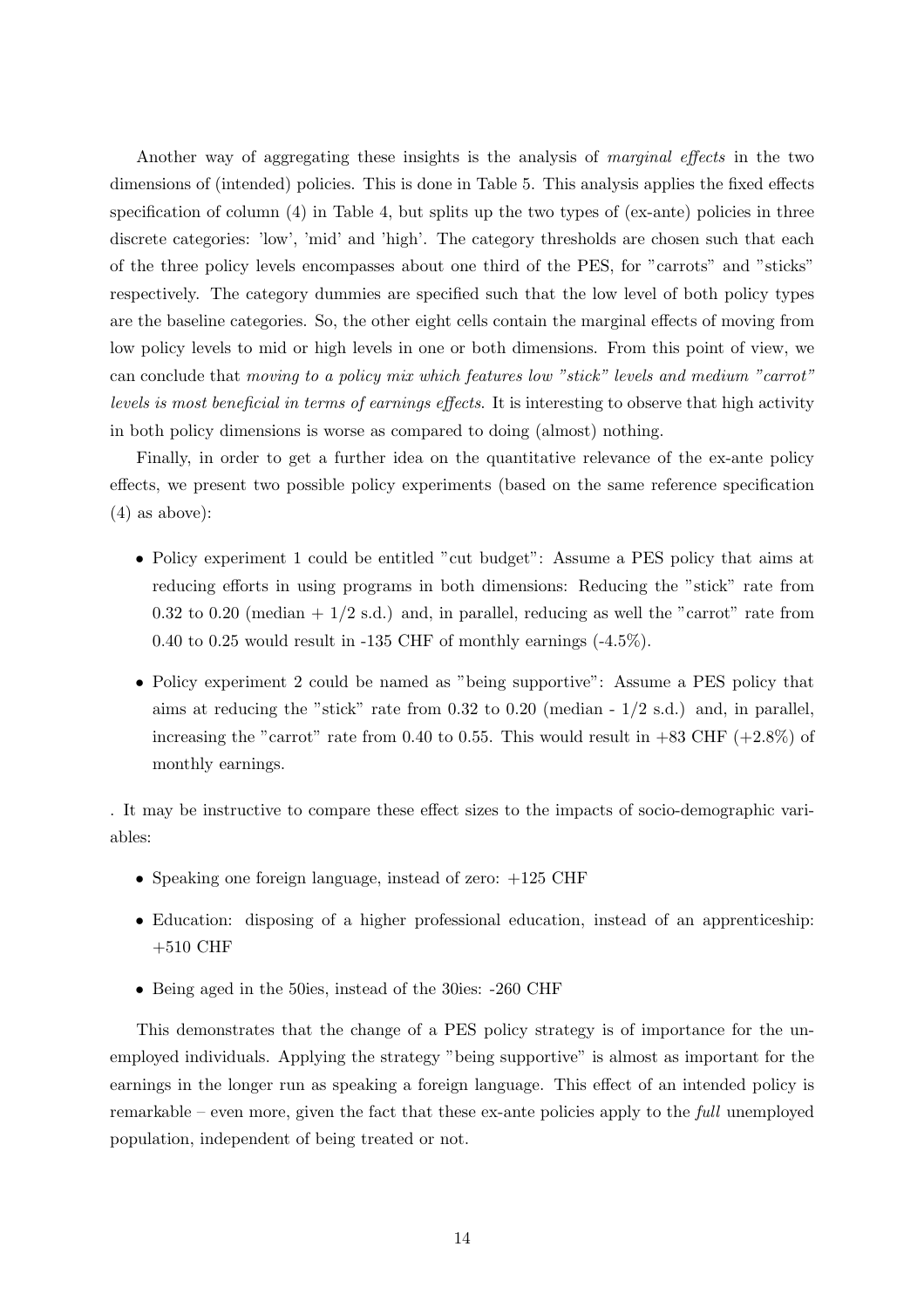### 6 Conclusion

This paper considers the question of how policy mixes, implemented by Public Employment Service (PES) agencies in unemployment insurance, affect the earnings outcomes of previously unemployed people in the longer run (up to 3.5 years after unemployment entry). We thus drop here the assumption commonly used in program evaluation that interactions of different types policies, which are present at the same time, are not of importance. We jointly model the presence of supportive and restrictive policy strategies. The former, "carrots", consist of training and job search assistance programs – the latter, "sticks", feature sanctions or workfare programs (which are highly disliked by a majority of the unemployed). Moreover, we jointly consider the existence of intended policies (ex-ante effects) and ex-post treatment effects.

We use a comprehensive collection of register data from Switzerland which covers one fourth of the inflow population into unemployment between 2000 and mid 2005. The availability of a vast collection of control variables on socio-demographics, benefit-related information, 5 years of past employment and earnings history, daily labor market policy events and time controls provides a credible base for the use of conditional independence assumptions (on individual and PES level) for identification. Moreover, we apply a refined fixed effects strategy that uses municipality  $\cdot$  year fixed effects to account for the influence of time-dynamic, locally varying unobservables. We implement a two-stage estimation procedure: In the first stage, we back out intended policy intensities of use of "carrots" and "sticks" by PES region, relying on a competing risks framework. In the second stage, we introduce these intended policies into a model that allows the estimation of policy and treatment effects on monthly employment earnings of individuals in the longer run.

With respect to ex-post treatment effects we find that "sticks" (sanctions) have a substantial negative effect, "carrots" (training) a positive effect on earnings up to 3.5 years after unemployment entry. This confirms existing evidence from several countries. However, in addition we allow for the interaction of these treatment effects and find that being confronted with both, "sticks" and "carrots", does negatively affect the treatment effects. This interaction effect almost undoes the positive impact of the "carrot" program.

Considering intended (ex-ante) policies we observe that presence of each of the two policy types in isolation would be beneficial: The increase of the "stick" or the "carrot" intensities in a world without interactions would both result in positive effects on earnings. The fact that *policy* mixes matter, however, affects the earnings outcome in a negative way. The negative policy interactions imply the following: The presence of a "stick" policy reduces the positive ex-ante effect of the "carrot" policy, and vice versa. We see, thus, a trade-off when jointly considering the policy effects: The positive ex-ante effect of the "carrot" ("stick") policy turns into negative if the "stick" ("carrot") regime intensity is too high. Applying a model that that calculates the marginal effects of moving between discrete policy levels (high/mid/low), we find that it is most favorable for the individual employment earnings if the PES agency implements a policy mix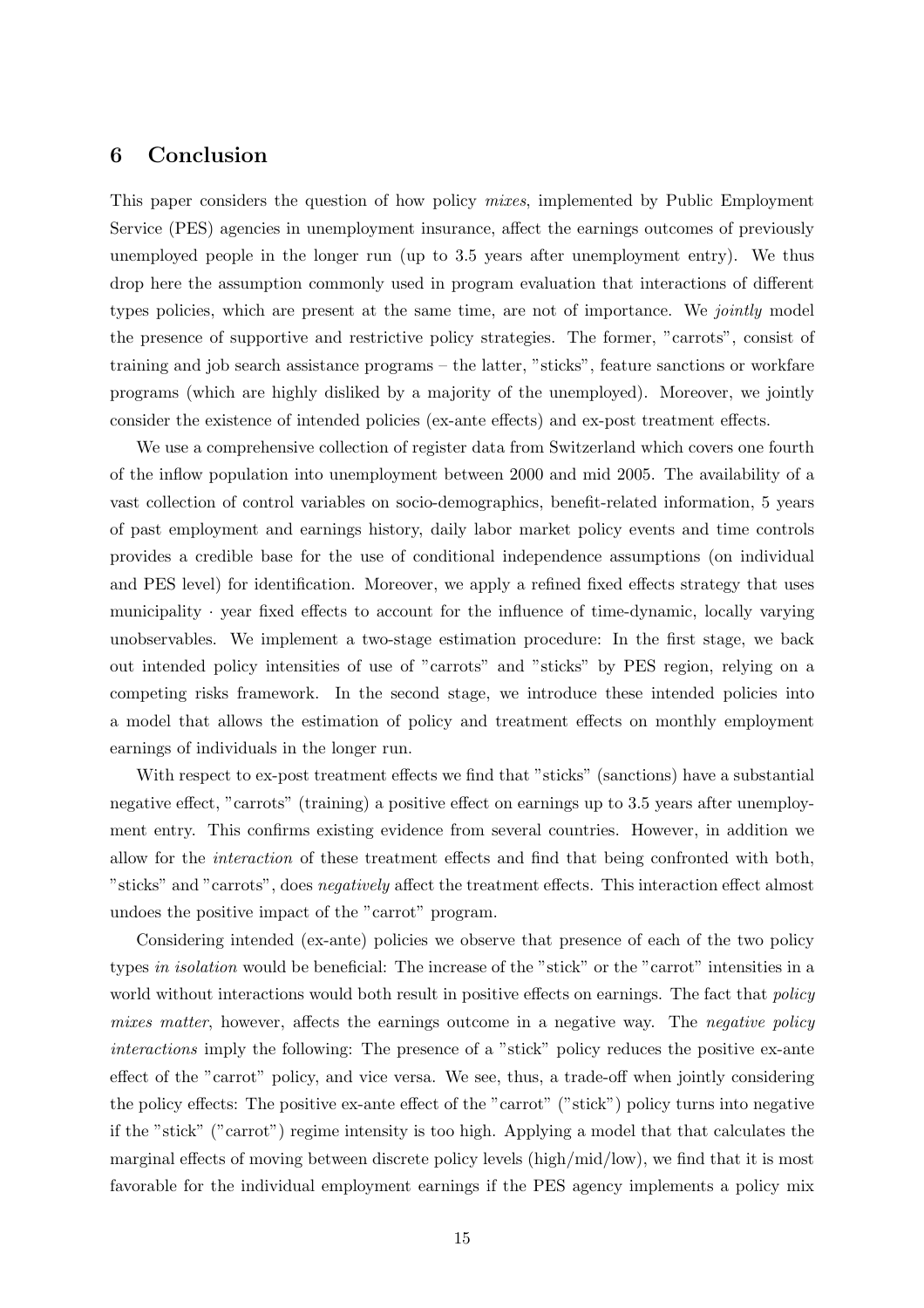which features middle intensity of "carrot" use and low intensity of "stick" use.

What can we learn for policy design? First, the effect of policy mixes is of quantitative importance for the individual's employment earnings after unemployment exit. This is true for the ex-ante (intended policy) effect as well as for the ex-post treatment effect. Thus, ignoring the interactions of supportive and restrictive policy elements provides a biased picture of the total impact of a policy strategy. Second, the fact that policy (and treatment) interactions are negative shows that the compensation hypothesis cannot be confirmed: The negative long-run effect of sanctions, as found e.g. by Arni, Lalive and Van Ours (2009), cannot be compensated by the positive long-run effects of training, as found e.g. by Crépon, Ferracci and Fougère (2012). Being sanctioned in addition to a training program reduces its positive effect substantially.

Third, the empirical findings so far rather suggest another option: The reduction of monitoring and sanction intensity, given an average level of training/"carrot" use, would be more beneficial for the individual's earnings. Another positive alternative, albeit a bit less favorable, would be the combination of a low training and a high sanction level. Note, however, that these findings and the model specification are still at a preliminary state. The analysis needs to be enriched by alternative specifications and a series of robustness checks.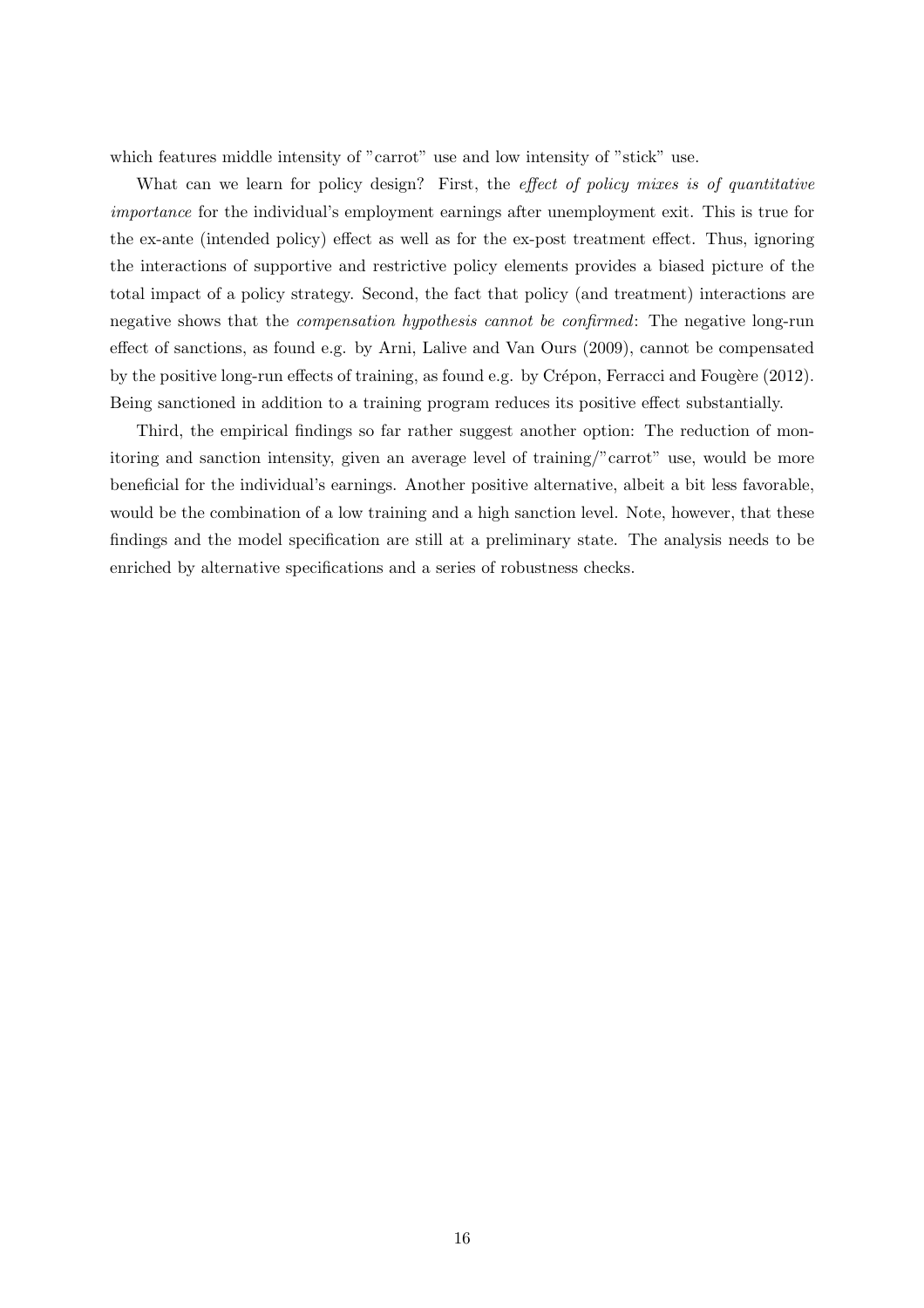## References

Arni, Patrick, Lalive, Rafael and Jan van Ours (2009). "How Effective Are Unemployment Benefit Sanctions? Looking Beyond Unemployment Exit", IZA Discussion Paper 4509.

Behncke, Stefanie, Frölich, Markus and Michael Lechner (2010). "Unemployed and Their Caseworkers: Should They Be Friends or Foes?", Journal of the Royal Statistical Society, Series A, 173(1), 67-92.

Card, David, Kluve, Jochen and Andrea Weber (2009). "Active Labor Market Policy Evaluations: A Meta-analysis", Austrian Center for Labor and Welfare State Working Paper No 0902, Linz.

Crépon, Bruno, Ferracci, Marc and Denis Fougère (2012). "Training the Unemployed in France: How Does It Affect Unemployment Duration and Recurrence?", Annales d'Economie et de Statistique, forthcoming.

Ferracci, Marc, Jolivet, Grgory and Gerard van den Berg (2010). "Treatment Evaluation in the Case of Interactions within Markets," IZA Discussion Paper 4700.

Frölich, Markus and Michael Lechner (2010): "Exploiting Regional Treatment Intensity for the Evaluation of Labor Market Policies", Journal of the American Statistical Association, 105(491), 1014-1029.

OECD (1999). "The Battle against Exclusion: Social Assistance in Canada and Switzerland." OECD, Paris.

Rosholm, Michael and Michael Svarer (2008). "The Threat Effect of Active Labour Market Programmes," Scandinavian Journal of Economics, 110(2), 385-401.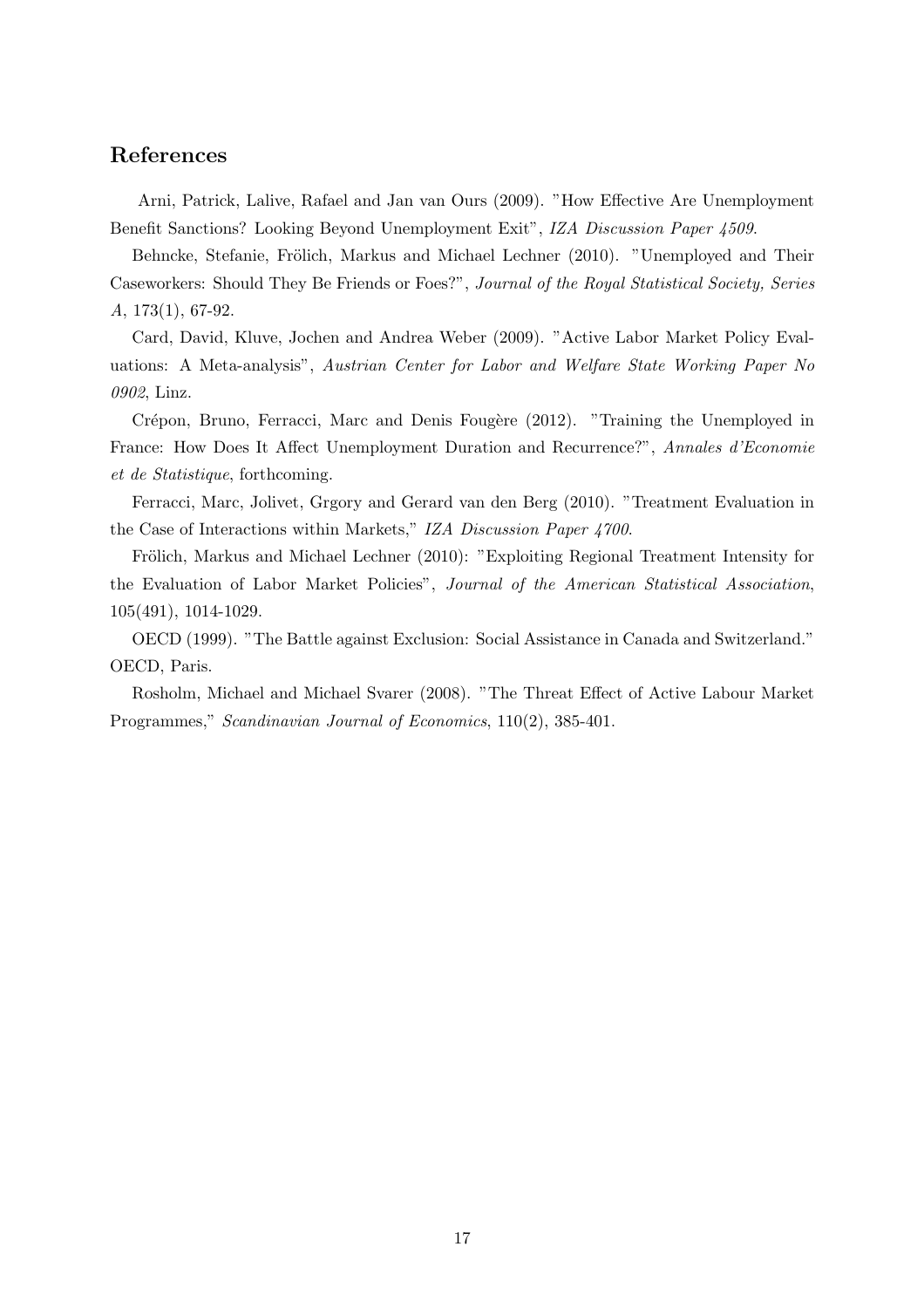## Figures

Figure 1: Observed policy mixes by PES: scatter plot; correlation (locally weighted regression smoother)

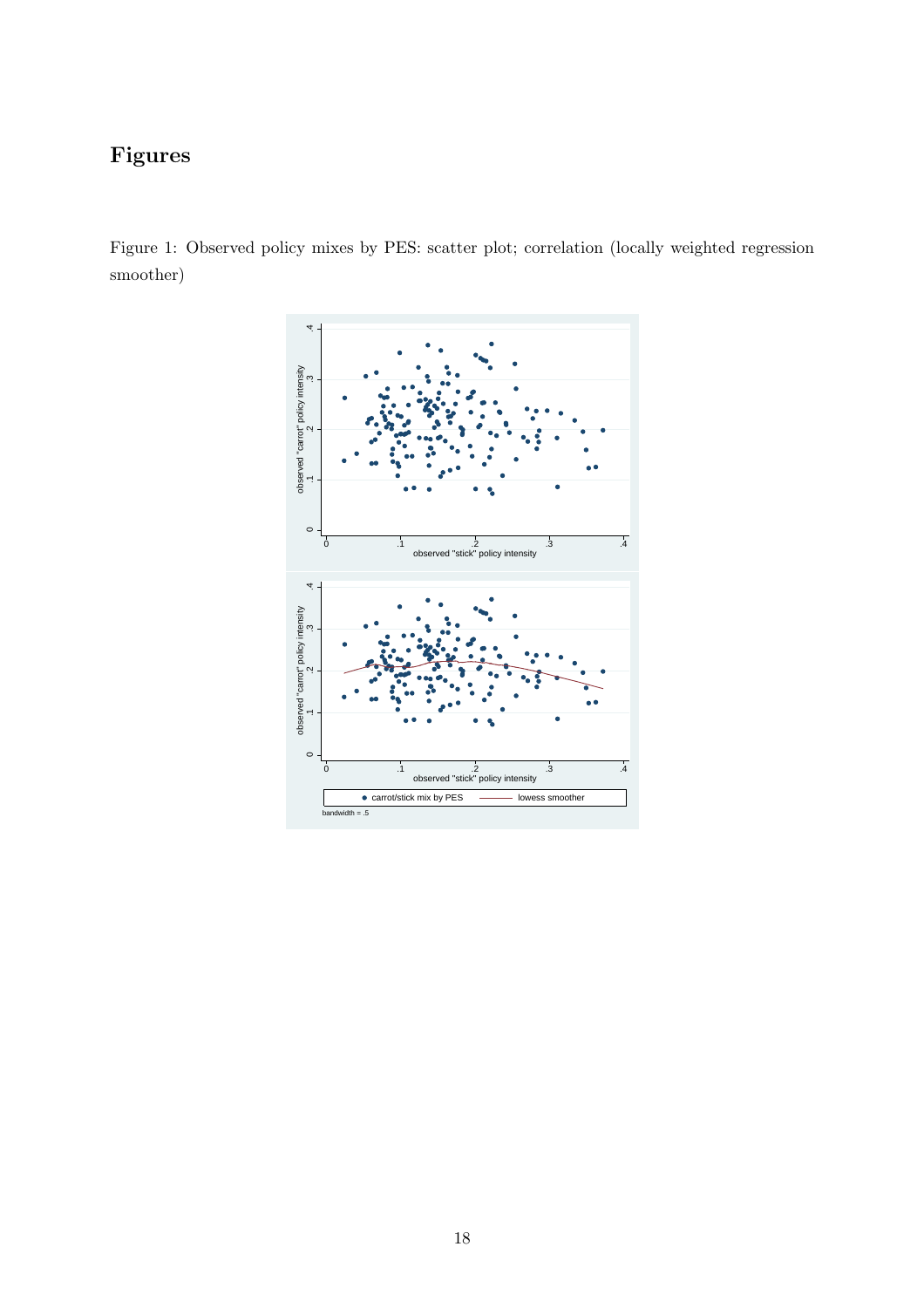Figure 2: Observed policy mixes by PES, conditional on X: scatter plot of predicted policies, given baseline values of X

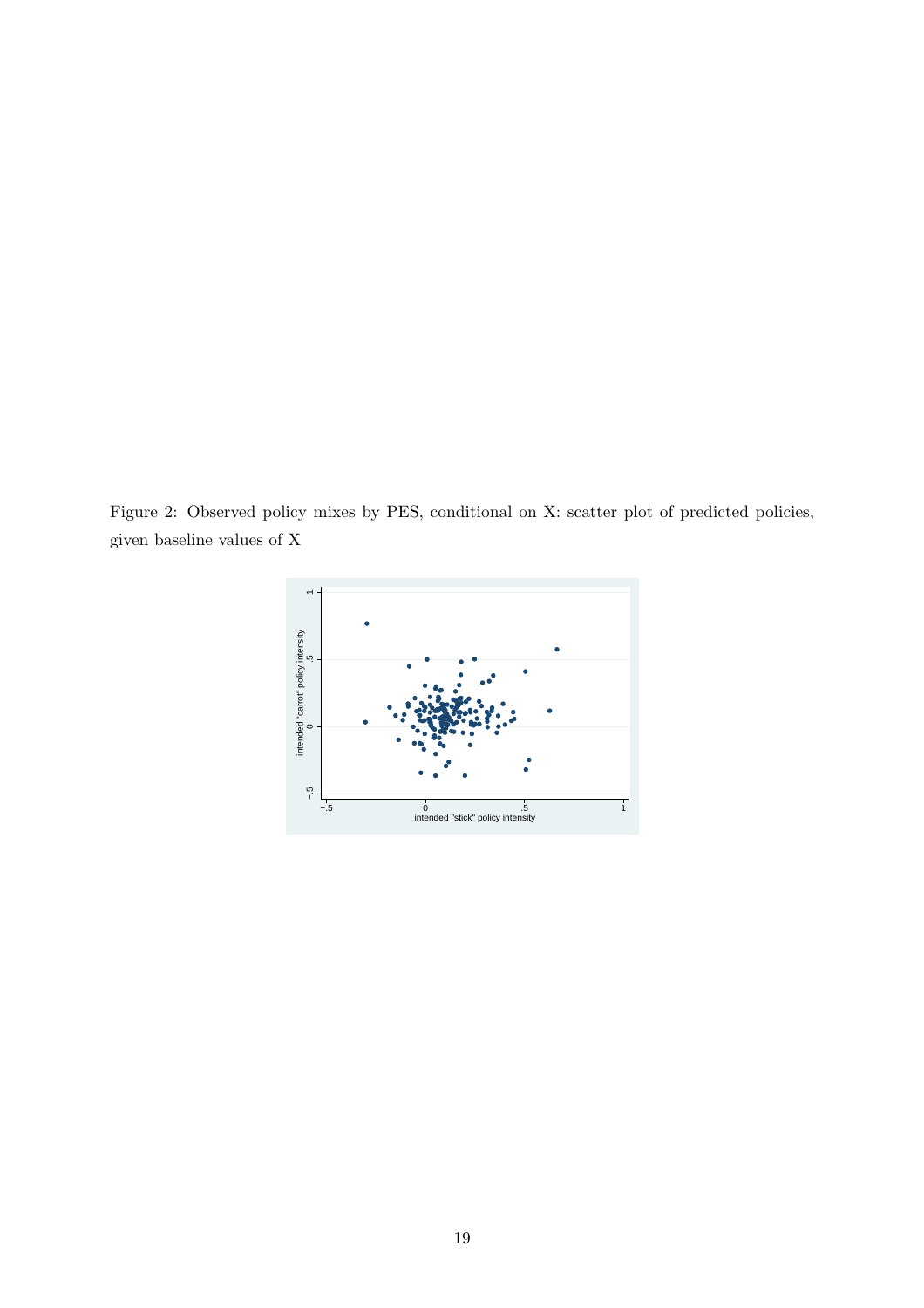Figure 3: Observed vs. Intended policies by PES: "carrots"; "sticks"; overlap of observed and intended policy mixes

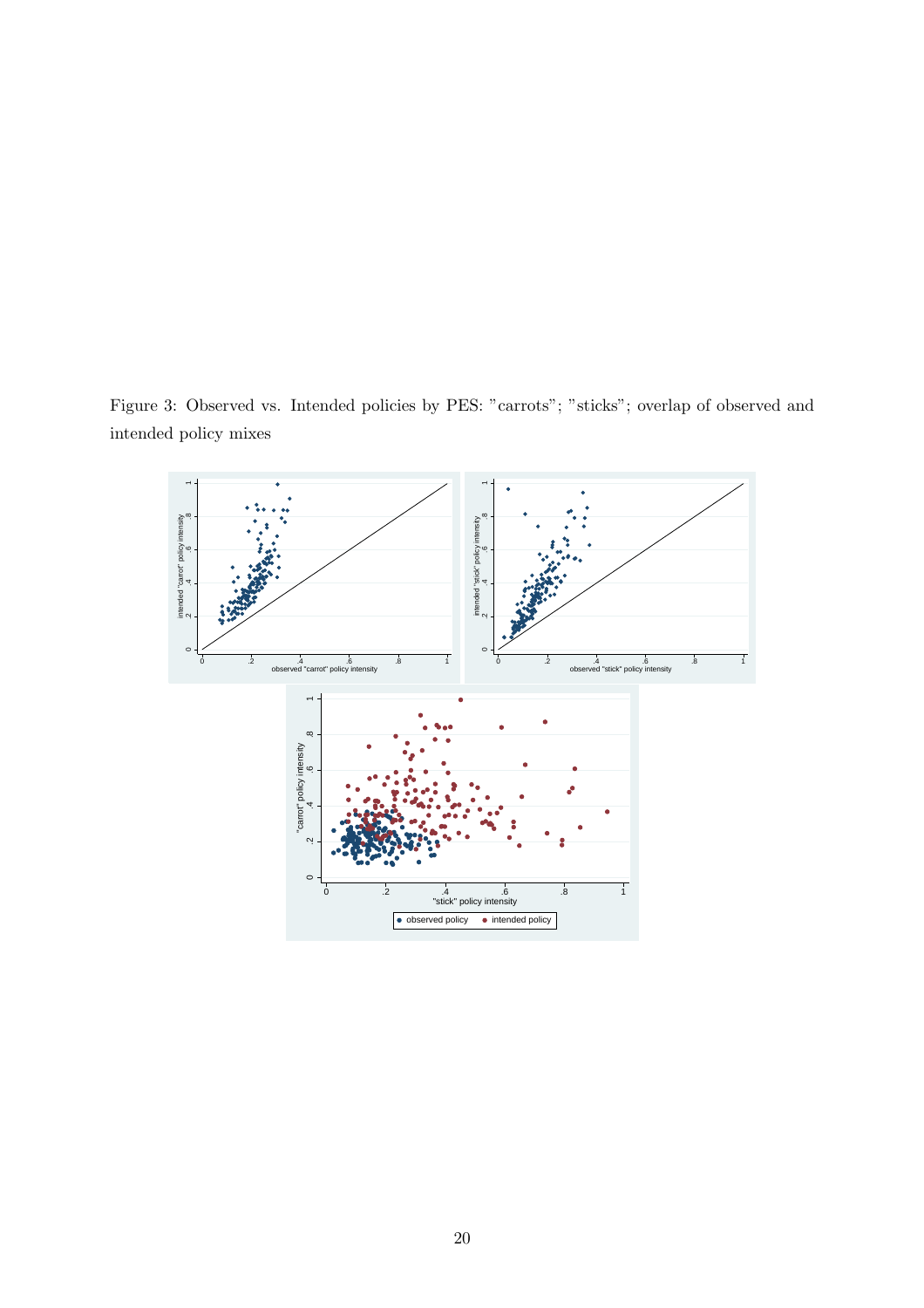Figure 4: Intended policy mixes by PES: scatter plot; correlation (locally weighted regression smoother); conditional on X

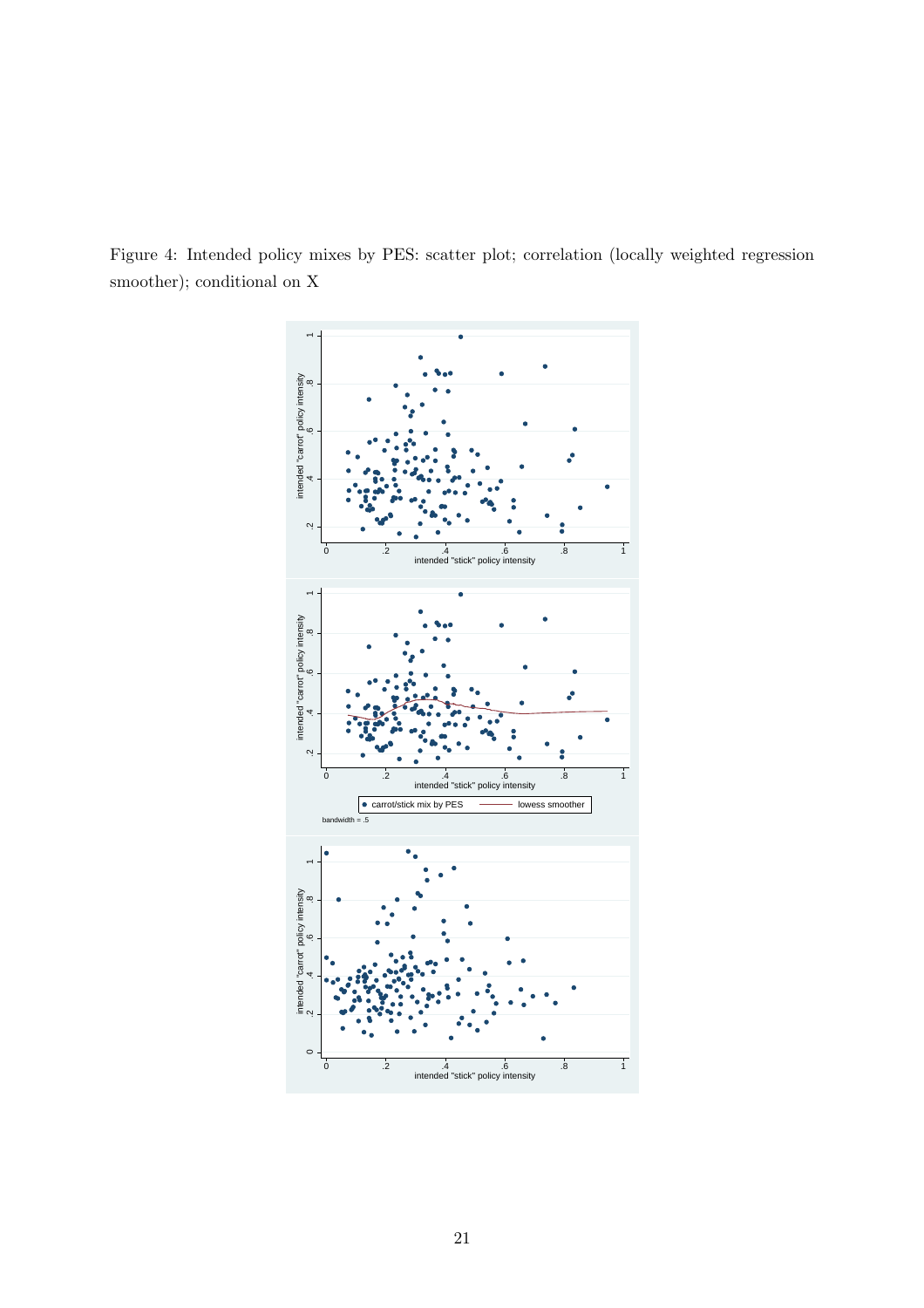Figure 5: Total effects of "carrots" & "sticks": isolated effects plus interactions. Stick/carrot policy effects as a function of intended intensities  $\hat{P}^c/\hat{P}^s$ 

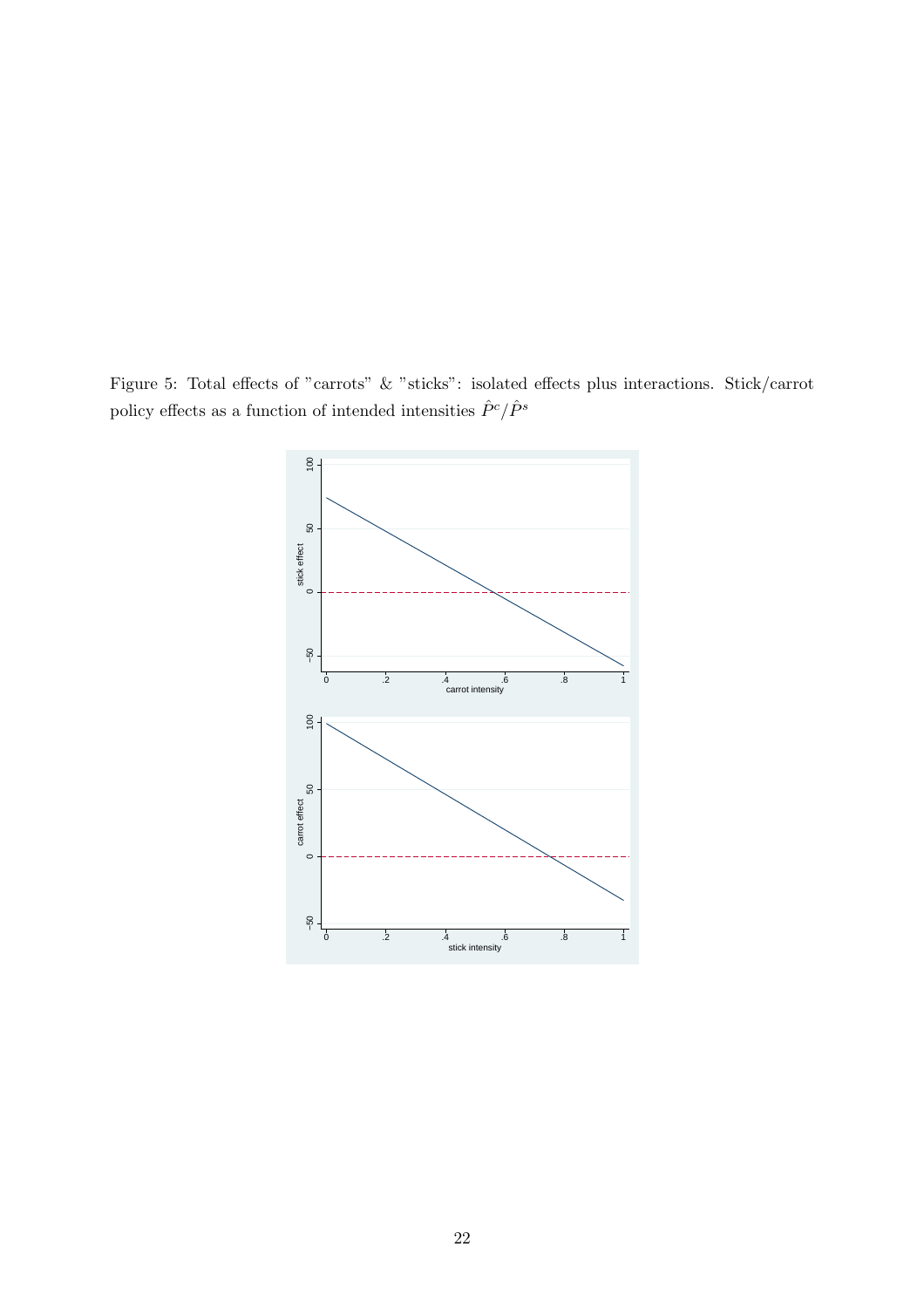## Tables

Table 1: Observed (ex-ante) policy intensities: frequency of policy imposition within the first 6 months of unemployment)

|            | <i>policy intensities</i> |         |  |
|------------|---------------------------|---------|--|
|            | "carrot"                  | "stick" |  |
| mean       | 0.213                     | 0.162   |  |
| median     | 0.212                     | 0.150   |  |
| s.d.       | 0.064                     | 0.075   |  |
| min        | 0.073                     | 0.024   |  |
| max        | 0.370                     | 0.372   |  |
| <b>PES</b> | 168                       | 168     |  |

Source: UIR-SSR Database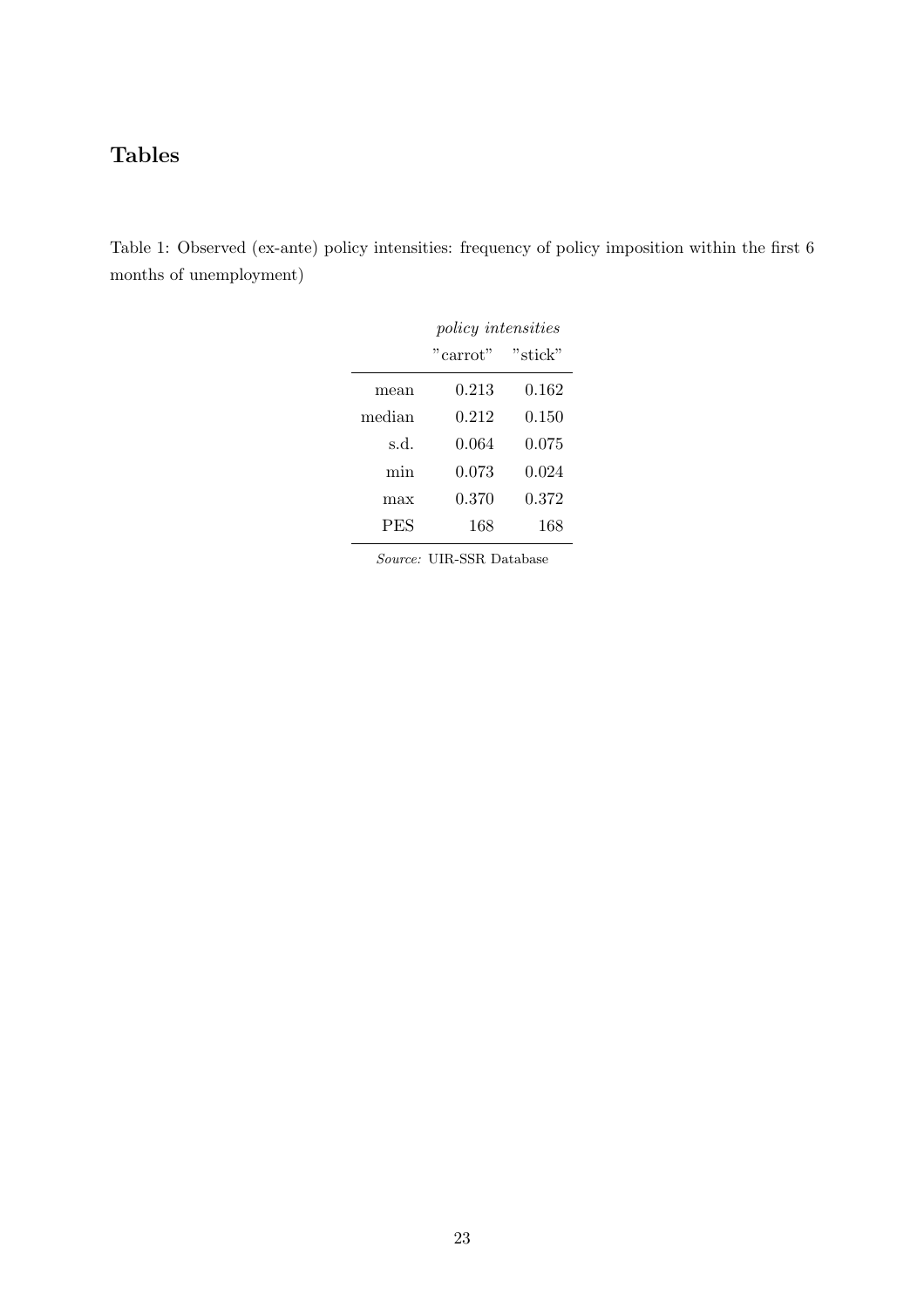Table 2: Intended (ex-ante) policy intensities: predicted frequency of policy imposition within the first 6 months of unemployment)

|         |            | <i>policy intensities</i> |         |
|---------|------------|---------------------------|---------|
|         |            | "carrot"                  | "stick" |
| $int_0$ | mean       | 0.476                     | 0.368   |
|         | median     | 0.401                     | 0.324   |
|         | s.d.       | 0.297                     | 0.240   |
| obs     | mean       | 0.213                     | 0.162   |
|         | median     | 0.212                     | 0.150   |
|         | s.d.       | 0.064                     | 0.075   |
|         | <b>PES</b> | 168                       | 168     |

Note: The observed policy intensities are reproduced for reasons of convenience. Source: UIR-SSR Database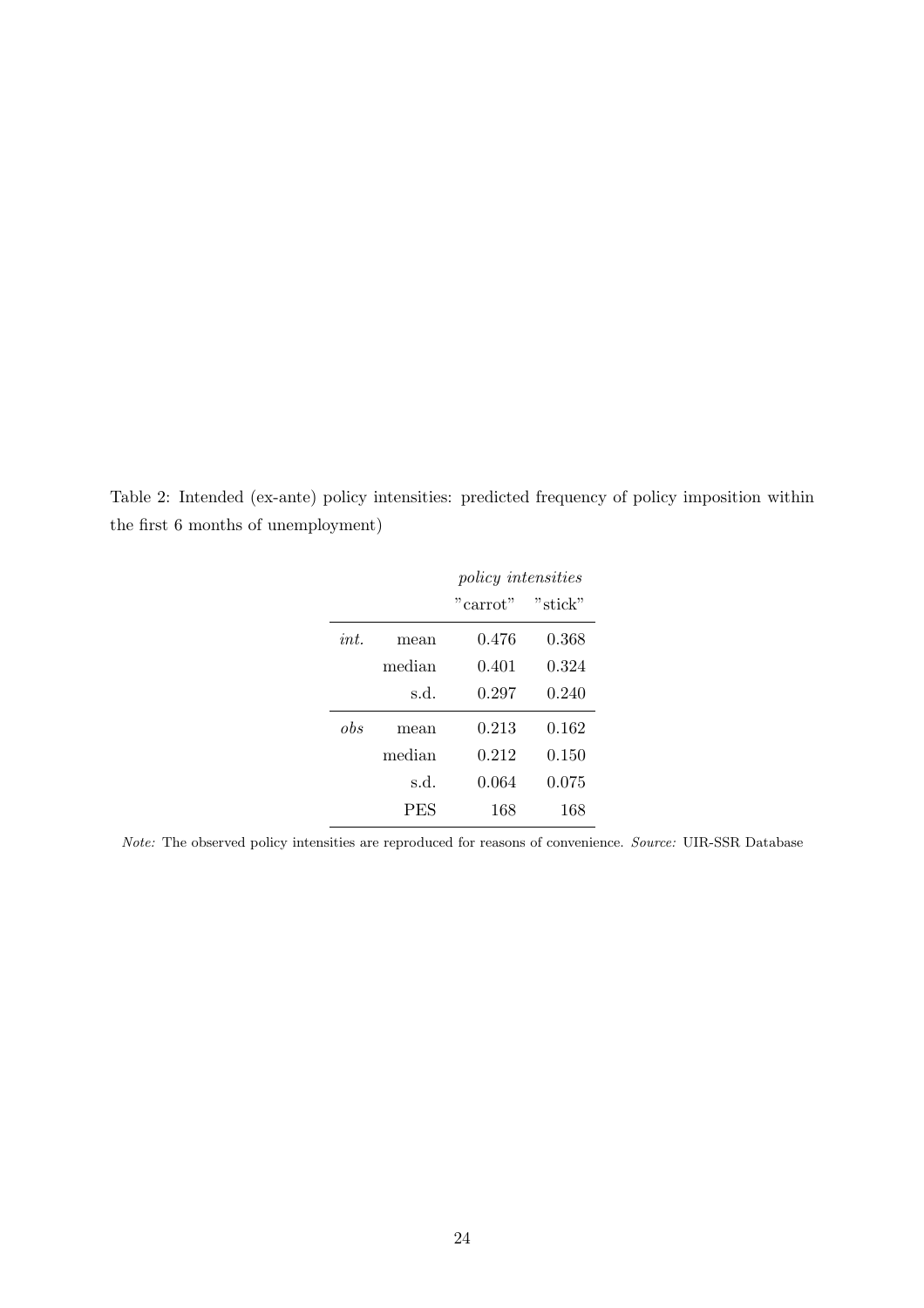|                           | (1)          | (2)          | (3)        | (4)          |  |              |  |
|---------------------------|--------------|--------------|------------|--------------|--|--------------|--|
| <i>outcome:</i>           | $13 - 42$ mt |              |            |              |  | post-unempl. |  |
|                           | baseline     | interactions | baseline   | interactions |  |              |  |
| $\delta^c$                | $134***$     | $134***$     | $-91***$   | $-103***$    |  |              |  |
|                           | (16)         | (18)         | (13)       | (15)         |  |              |  |
| $\delta^s$                | $-432***$    | $-433***$    | $-436***$  | $-451***$    |  |              |  |
|                           | (15)         | (16)         | (12)       | (14)         |  |              |  |
| $\pi^{c}$                 | $5.2*$       | 24.8***      | $4.9**$    | $25.6***$    |  |              |  |
|                           | (2.9)        | (5.6)        | (2.5)      | (4.8)        |  |              |  |
| $\pi^s$                   | $-30.9***$   | $-12.6**$    | $-21.7***$ | $-2.5$       |  |              |  |
|                           | (3.6)        | (5.7)        | (3.1)      | (4.9)        |  |              |  |
| $\delta^c \cdot \delta^s$ |              | $-11.9$      |            | $51*$        |  |              |  |
|                           |              | (36.9)       |            | (28)         |  |              |  |
| $\pi^c \cdot \pi^s$       |              | $-40.5***$   |            | $-42.6***$   |  |              |  |
|                           |              | (9.5)        |            | (8.0)        |  |              |  |
|                           |              |              |            |              |  |              |  |
| obs                       | 164'615      | 164'615      | 210'635    | 210'635      |  |              |  |
| $R^2$                     | 37.16        | 37.17        | 35.07      | 35.08        |  |              |  |

Table 3: 2nd stage results on average monthly earnings – basic OLS estimation: ex-post treatment effects  $(\delta)$  and ex-ante intended policies  $(\pi)$  and their interactions

Note: In all the regressions (1) to (4) we control for a wide range of socio-demographic and benefits-related variables as well as time dummies. See sections 3 and 4 for details. The dependent variable "13-42 mt" represents the monthly average of the employment earnings generated over these months (after unemployment entry); the sample is restricted to individuals who are unemployed for max. 12 months. The dependent variable "post-unempl." consists of the monthly average of the employment earnings gained in the period after exit from the first unemployment spell; the sample is not restricted w.r.t. unemployment duration. The policy effects  $(\pi)$ are calculated for a change of the policy intensity by 0.1. Source: UIR-SSR Database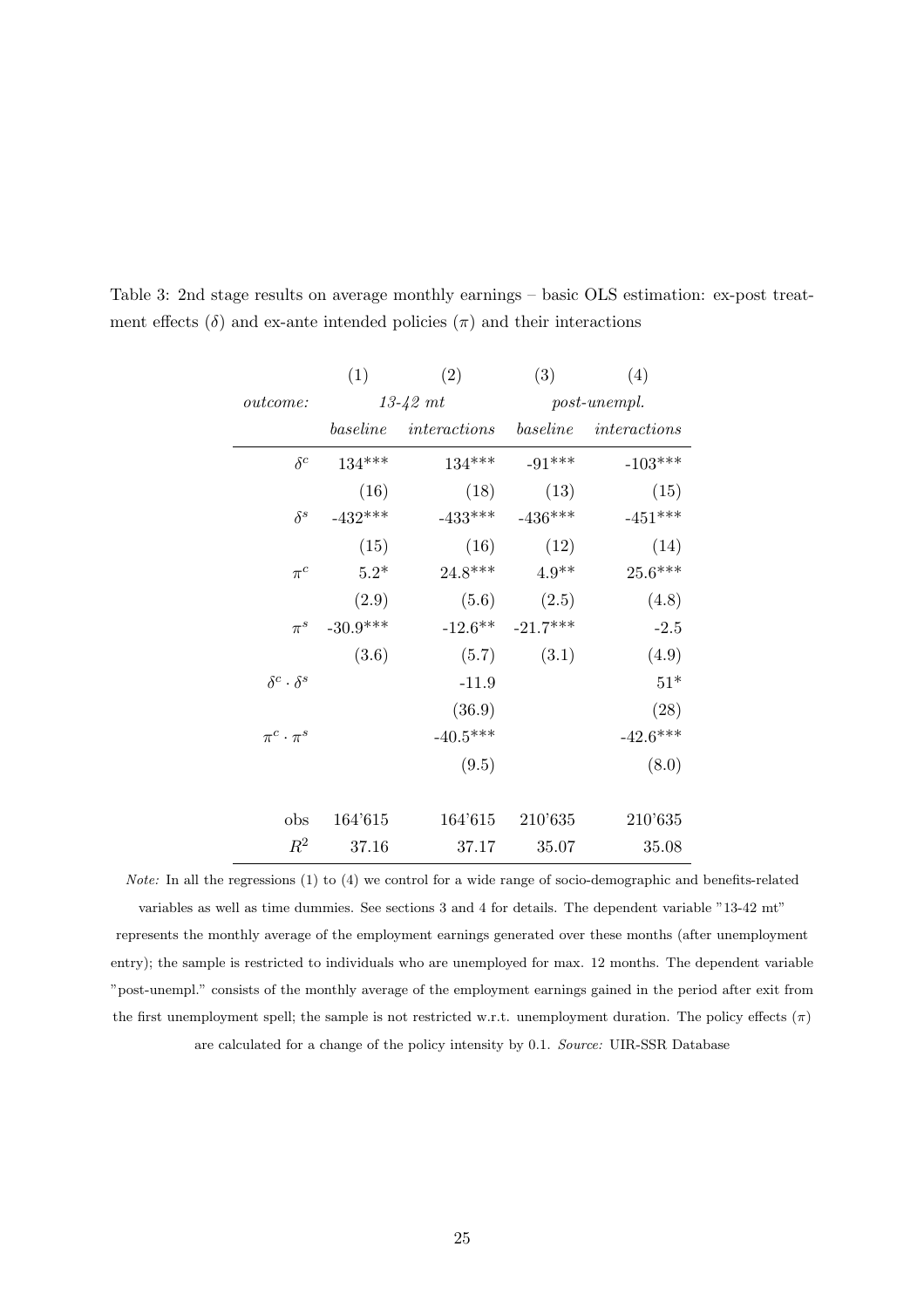|                           | (1)         | (2)                    | (3)       | (4)                   |
|---------------------------|-------------|------------------------|-----------|-----------------------|
| <i>outcome:</i>           |             | $13-42$ mt             |           | $post\text{-}unempl.$ |
|                           | FE:m        | $FE:m \cdot t$         | FE:m      | $FE:m \cdot t$        |
| $\delta^c$                | $146***$    | 147***                 | $91***$   | $91***$               |
|                           | (21)        | (19)                   | (21)      | (17)                  |
| $\delta^s$                | $-420***$   | $-417***$              | $-311***$ | $-308***$             |
|                           | (17)        | (17)                   | (15)      | (15)                  |
| $\pi^{c}$                 | $69.6***$   | $105.2***$             | $71.1***$ | 99.1 ***              |
|                           | (26.3)      | (22.7)                 | (25.1)    | (20.3)                |
| $\pi^s$                   | $53.1*$     | $89.5***$              | $48.8*$   | $74.1***$             |
|                           | (29.3)      | (29.6)                 | (25.6)    | (26.7)                |
| $\delta^c \cdot \delta^s$ | $-40.0$     | $-39.7$                | $-71.2**$ | $-67.9**$             |
|                           | (34.9)      | (37.7)                 | (28.9)    | (29.0)                |
| $\pi^c\cdot\pi^s$         | $-105.3***$ | $-146.9***$ $-97.5***$ |           | $-131.8***$           |
|                           | (38.9)      | (33.6)                 | (35.3)    | (30.6)                |
|                           |             |                        |           |                       |
| obs                       | 164'615     | 164'615                | 210'635   | 210'635               |
| $R^2$ within              | 36.09       | 36.03                  | 34.65     | 34.61                 |
| $R^2$ overall             | 36.98       | 36.68                  | 35.46     | 35.24                 |

Table 4: 2nd stage results on average monthly earnings – fixed-effects estimation: ex-post treatment effects  $(\delta)$  and ex-ante intended policies  $(\pi)$  and their interactions

Note: In all the regressions (1) to (4) we control for a wide range of socio-demographic and benefits-related variables as well as time dummies. See sections 3 and 4 for details. The dependent variable "13-42 mt" represents the monthly average of the employment earnings generated over these months (after unemployment entry); the sample is restricted to individuals who are unemployed for max. 12 months. The dependent variable "post-unempl." consists of the monthly average of the employment earnings gained in the period after exit from the first unemployment spell; the sample is not restricted w.r.t. unemployment duration. The policy effects  $(\pi)$ are calculated for a change of the policy intensity by 0.1. Source: UIR-SSR Database